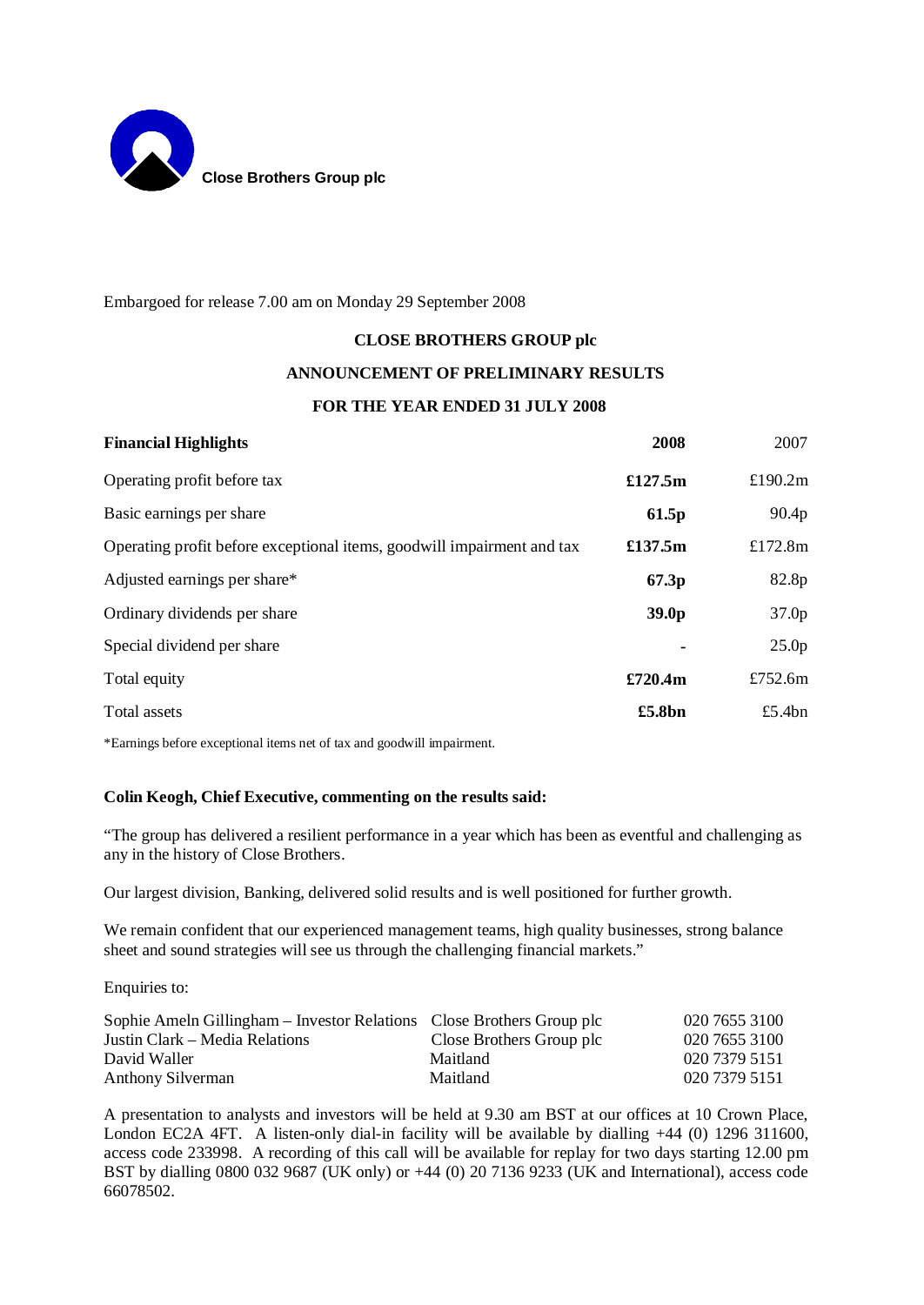## **CHAIRMAN AND CHIEF EXECUTIVE'S STATEMENT**

#### **Results and Dividends**

The group has delivered a resilient performance in a year which has been as eventful and challenging as any in the history of Close Brothers.

Operating profit before exceptional items, goodwill impairment and tax ("adjusted operating profit") was £137.5 million (2007: £172.8 million), down 20% on last year's record performance. Adjusted earnings per share was down 19% from 82.8p to 67.3p.

Exceptional items in 2008 were £10.0 million of costs, half of which related to advisers' fees incurred during the offer period and half of which related to the implementation of cost saving initiatives across the group. In 2007 exceptional items were £21.1 million of income relating to investment gains and performance fees derived from one private equity transaction which was exceptional by its size as well as its nature. This was part of the £43 million unusually high investment gains and performance fees we benefited from last year. The result this year is not impacted by goodwill impairment (2007: £3.7 million).

Operating profit before tax was £127.5 million (2007: £190.2 million) and basic earnings per share was 61.5p (2007: 90.4p).

The board is recommending a final dividend of 25.5p per share (2007: 25p), payable in cash, making a total ordinary dividend for the year of 39p per share (2007: 37p), up 5% on last year. This reflects our commitment to progressive dividend growth. The dividend will be payable on 14 November 2008 to shareholders on the register at the close of business on 10 October 2008.

#### **Trading Overview**

Against the background of an unusually challenging trading, credit and market environment, our high quality businesses, with their experienced management, have delivered a resilient performance.

Our capital base remains strong and comfortably above regulatory requirements. The Tier 1 capital ratio for the group at 31 July 2008 was 14.4%. Our balance sheet is a source of strength in current turbulent markets. We remain soundly and conservatively funded from a diverse range of sources. During the year we have extended our range of long term committed facilities and our deposit base has grown by 15% to £2.6 billion.

Adjusted operating profit for the divisions was as follows:

|                           | 2008        |               | 2007        |      |  |
|---------------------------|-------------|---------------|-------------|------|--|
|                           | £ million   | $\frac{0}{0}$ | $£$ million | $\%$ |  |
| <b>Asset Management</b>   | 32.6        | 21            | 56.6        | 29   |  |
| <b>Banking</b>            | 74.5        | 48            | 71.7        | 36   |  |
| Corporate Finance         | <b>10.0</b> | 6             | 22.5        | 12   |  |
| Securities                | 38.7        | 25            | 44.1        | 23   |  |
|                           | 155.8       | <b>100</b>    | 194.9       | 100  |  |
| Group                     | (18.3)      |               | (22.1)      |      |  |
| Adjusted operating profit | 137.5       |               | 172.8       |      |  |

Market factors have affected performance in our **Asset Management** division where Funds under Management ("FuM") were down 10% to £8.2 billion, adjusted operating profit was down 42% to £32.6 million and adjusted operating margin at 24% was down from 32% last year. This performance reflects weak financial markets in 2008 and compares to a particularly strong private equity performance in 2007. Our core business is wealth and investment management for private clients, from mass affluent to high net worth, both onshore and offshore, supported by a multi-asset investment approach and distribution through several channels. We also have a specialist property team and will expand our hedge fund and multi-manager capabilities where we see both institutional and retail growth and benefits from greater scale.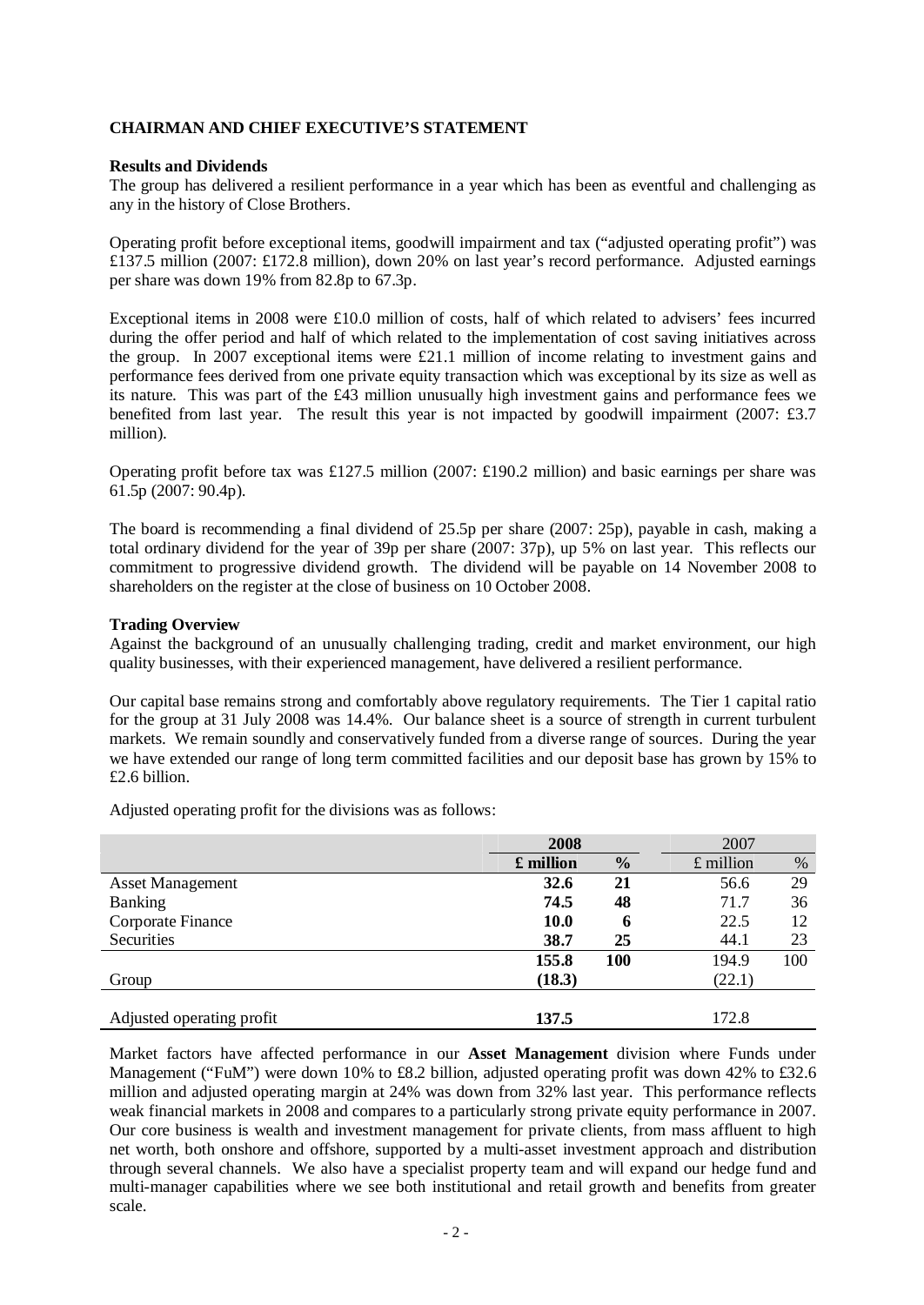## **CHAIRMAN AND CHIEF EXECUTIVE'S STATEMENT**

As anticipated, our **Banking** division has performed well over the last twelve months. Our loan book grew by 14% to £2.2 billion and adjusted operating profit was up 4% to £74.5 million. Net interest margin declined slightly to 8.6% and the bad debt ratio was up at 1.3% (2007: 1.1%). For the first time in a number of years we see real opportunities for both organic and acquired growth in our Banking division. With our strong capital position, we are well equipped to take advantage of any such opportunity. This is illustrated by the steadily increasing demand for our banking services and the fact that in the last six months we have added over £200 million to our loan book by acquiring assets at what we believe to be attractive prices. We will continue to manage risk and liquidity carefully and keep costs under close review. Our strategic focus remains clear and consistent; to push for growth and to be the specialist, secured lender of choice in our chosen sectors of the Small and Medium sized Enterprise ("SME"), professional and consumer markets.

Adjusted operating profit in our **Corporate Finance** division was down 56% to £10.0 million reflecting weaker market conditions in the UK. In Corporate Finance we continue to maintain our position as a high quality mid-market house with particular expertise in corporate restructuring and debt advisory. We will continue to consolidate our European position and, following the acquisition of the remaining management held minority interest in our French business, we have recently acquired the 55% management interest of our Spanish associate, Atlas Capital.

Performance in our **Securities** division was also adversely affected by market conditions and adjusted operating profit at £38.7 million was down 12% on last year. In Securities our priority is to retain Winterflood's position as the leading retail service provider in the UK. For the first time, we are also starting to use the strength of our retail platform and liquidity to move into some of the higher growth areas of the market. New initiatives include offering direct market access to institutions, developing our algorithmic trading offering and executing corporate share schemes on a market-making basis for a number of large corporate customers. In a weak trading environment in Germany, our market-making business, Seydler, has focussed on keeping costs under control and on retaining our leading position in the area of designated sponsorships where we have some 160 corporate relationships with small and midsized German listed companies. We have also established a new team in London specialising in marketing small and mid-cap German securities to London based institutional investors. When the German market returns to a more normal level of activity we will be well placed to service our clients. Our new associate Mako, a market-maker in exchange traded derivatives, performed well delivering an annualised return on our initial investment of over 15%.

## **Unsolicited Takeover Approach**

In November 2007 we received an unsolicited takeover approach for the group. This led to us receiving a number of other approaches and holding detailed discussions with several parties. In the event none of the parties was able to deliver a firm, fully funded offer for the group and all discussions ended in March 2008. These events, coupled with the unfolding credit crunch and worsening markets generally has meant this has been a difficult year for our employees. We would like to take this opportunity to thank them all for their continuing hard work, dedication and support.

## **Acquisitions**

We made a number of acquisitions during the year.

In August 2007 we announced the purchase of a 49.9% shareholding in Mako, a market-maker in exchange traded derivatives. This transaction completed in October 2007.

In March 2008 we announced the acquisition of two niche lending businesses; Commercial Acceptances Group, a specialist short-term bridging lender, with a loan book on acquisition of £80 million and Amber Credit, a specialist insurance premium finance business with a loan book on acquisition of £65 million.

Shortly after the financial year end we purchased Kaupthing Singer & Friedlander Premium Finance, another specialist insurance premium finance business, with a loan book on acquisition of approximately £80 million.

We continue to actively manage the group's portfolio of businesses and to evaluate opportunities to deliver increased shareholder value. The events of the past six months have sharpened our appreciation of where opportunities for growth lie and we see development potential in a number of areas.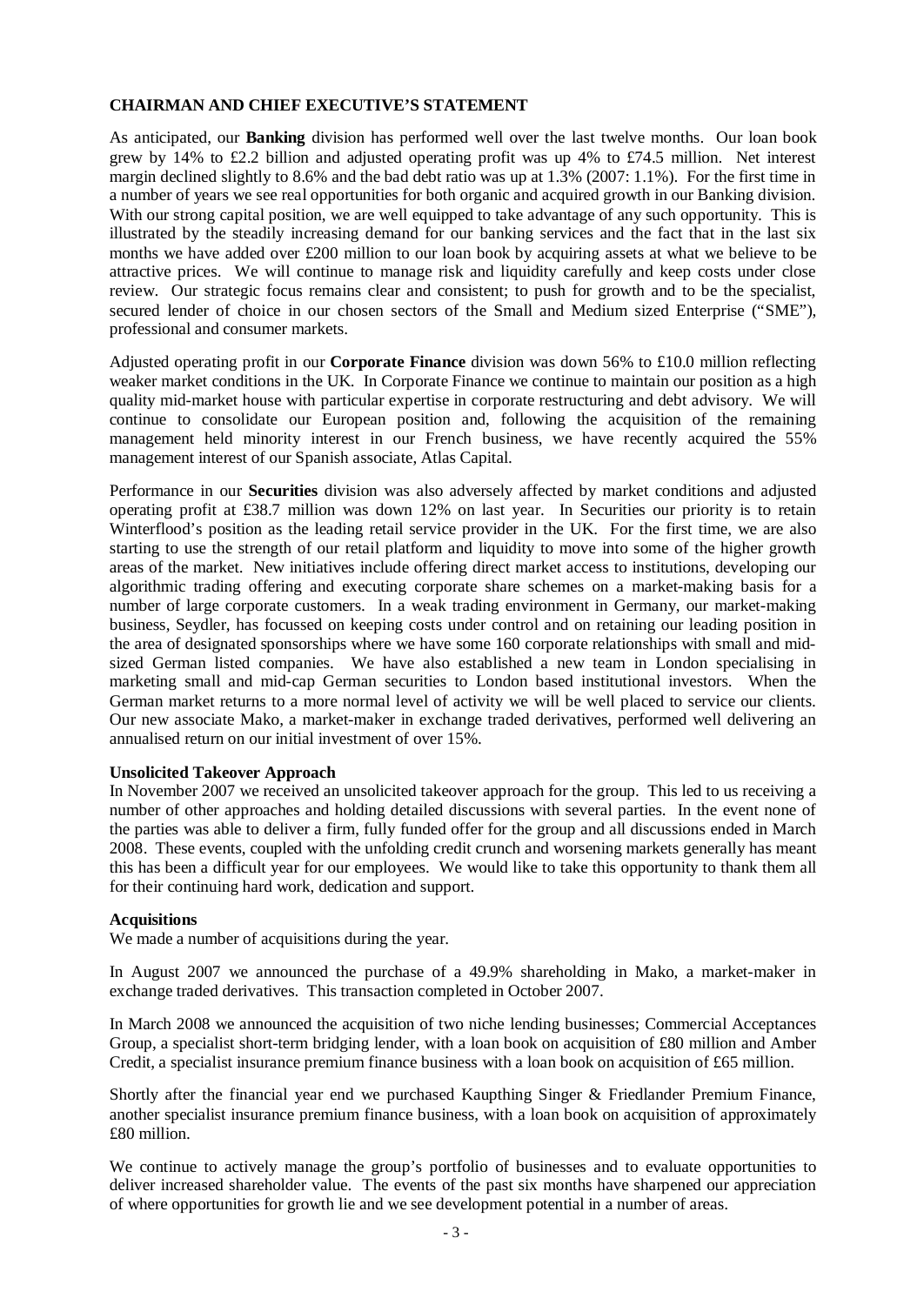## **CHAIRMAN AND CHIEF EXECUTIVE'S STATEMENT**

Across the group we seek to maximise our return on capital and we will be looking to reallocate capital to higher margin growth areas with a focus, in the short term, on the Banking division. We retain a disciplined focus on costs at all levels whilst investing for future growth and we continue to look for ways to improve operational and financial efficiency across all our divisions. Reflecting the current trading environment we have made headcount reductions in each of our divisions and the associated one off £5.0 million cost has been shown as an exceptional item.

#### **Board Changes**

As separately announced, Colin Keogh, who has been with Close Brothers Group plc for 23 years and Chief Executive for the last six, will be stepping down once a suitable successor has been found. Colin Keogh has played an important part in the growth and success of Close Brothers over many years and will continue to lead the group until the search process is concluded.

There have been a number of other board changes at both non-executive and executive level during the year, all of which have been previously announced. We would like to express our thanks to all our departing directors for their contribution to the group over many years.

Peter Winkworth, joint managing director responsible for finance and David Pusinelli, corporate development director, both stepped down as executive directors during the year. Jonathan Howell joined the board in February 2008 as finance director, having previously held the same role at the London Stock Exchange Group plc. Michael Hines, chief executive of Winterflood, retired at the end of this financial year.

Peter Buckley, Michael McLintock and James Williams each retired as non-executive directors during the year. Jamie Cayzer-Colvin, a director of Caledonia Investments plc, our largest shareholder, replaced Peter Buckley on 1 January 2008. A search for two new independent non-executive directors is under way to provide balance to the board and to assist Bruce Carnegie-Brown and Douglas Paterson with their non-executive duties.

In June 2008 Rod Kent stepped down as chairman because of an unexpected and significant increase in his responsibilities elsewhere. He was succeeded by Strone Macpherson who was previously deputy chairman and senior independent director.

## **Outlook**

We expect difficult market conditions to continue to affect the group's performance in the current financial year.

In Asset Management, we expect performance to continue to be affected by volatile market conditions and weak market sentiment, although our recent cost reduction initiatives will provide some offsetting benefit. We believe many of our businesses offer good platforms for long-term growth, and will be looking over time to increase our focus on those areas where we see benefits from scale and operational gearing.

In the Banking division, we believe there are good opportunities for further growth in the loan book both organically and through acquisition, although we may see a further increase in bad debts in the short term.

Performance of our Corporate Finance division is being affected by overall levels of mid-market M&A activity. We believe our move towards a more unified European franchise will create a solid platform for medium-term growth in this area.

Performance in our Securities businesses will continue to reflect the overall direction, volume and volatility of the financial markets. Winterflood made a satisfactory start to the new financial year. We expect performance at Seydler to remain muted until we see a renewed pickup in German retail market activity.

Looking further out, our strong market and robust financial positions mean that we are well placed to take advantage of better conditions when financial markets recover.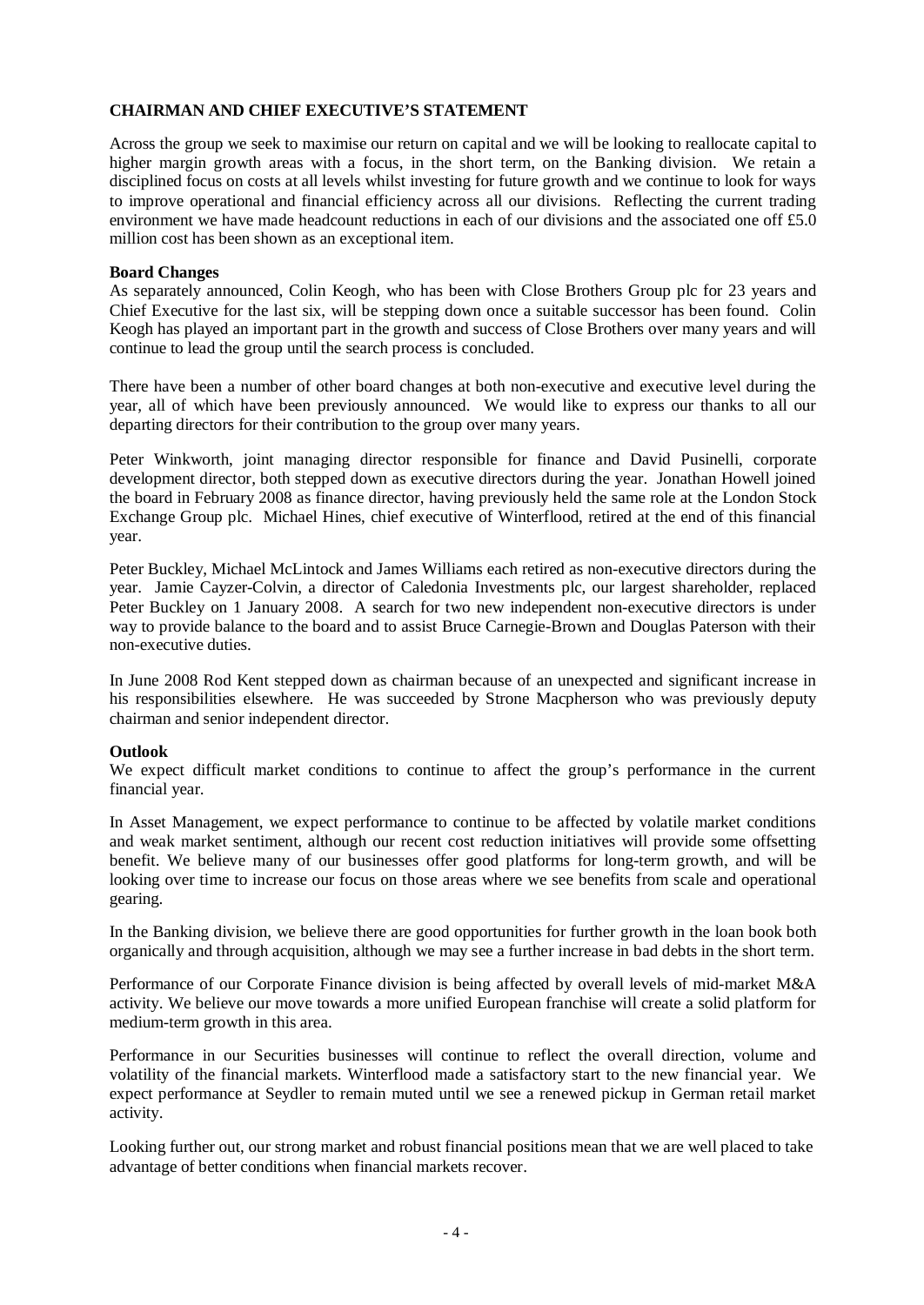### **Overview**

### **Financial highlights**

|                                         | 2008              | 2007        | Change |
|-----------------------------------------|-------------------|-------------|--------|
|                                         | £ million         | $£$ million | %      |
|                                         |                   |             |        |
| Adjusted operating income               | 509.2             | 585.7       | (13)   |
| Adjusted operating expenses             | (344.2)           | (391.4)     | (12)   |
| Impairment losses on loans and advances | (27.5)            | (21.5)      | 28     |
| Adjusted operating profit               | 137.5             | 172.8       | (20)   |
| Exceptional income*                     |                   | 21.1        |        |
| Exceptional expenses*                   | (10.0)            |             |        |
| Impairment losses on goodwill           |                   | (3.7)       |        |
| Operating profit before tax             | 127.5             | 190.2       | (33)   |
|                                         |                   |             |        |
| Adjusted earnings per share             | 67.3p             | 82.8p       | (19)   |
| Basic earnings per share                | 61.5 <sub>p</sub> | 90.4p       | (32)   |
| Ordinary dividends per share            | 39.0 <sub>p</sub> | 37.0p       | 5      |

\*A full segmental analysis of exceptional items can be found in note 2 to this announcement.

#### **Income statement**

Operating income before exceptional items ("adjusted operating income") was £509.2 million (2007: £585.7 million), a 13% decline. On a statutory basis the decline was 16% (2007: £606.8 million, including £21.1 million of exceptional investment gains and private equity performance fees). Net interest income increased marginally to £153.3 million (2007: £147.4 million), accounting for 30% (2007: 25%) of adjusted operating income, while non-interest income declined 19% to £355.9 million (2007: £438.3 million).

Operating expenses excluding exceptional expenses and impairment losses on loans and advances  $\frac{1}{2}$  ("adjusted operating expenses") declined by 12% to £344.2 million, reflecting lower variable remuneration costs. The expense/income ratio remained broadly steady at 69% (2007: 67%) as did the compensation ratio for the year at 45% (2007: 43%).

Impairment losses on loans and advances increased to £27.5 million (2007: £21.5 million) reflecting the deteriorating economic climate.

Operating profit before exceptional items, goodwill impairment and tax ("adjusted operating profit") was £137.5 million (2007: £172.8 million), down 20%. This corresponded to an operating margin of 26% (2007: 29%). Exceptional items in the period comprised £5.0 million of advisers' fees incurred during the offer period and £5.0 million of restructuring costs relating to cost saving initiatives across the group. On a statutory basis, operating profit before tax was £127.5 million, down 33% (2007: £190.2 million). Operating profit for 2007 included investment gains and private equity performance fees of £43 million, of which £21.1 million was treated as exceptional.

The tax charge for the year was £34.9 million (2007: £53.5 million), corresponding to an effective tax rate of 27.4% (2007: 28.1%).

Basic earnings per share was 61.5p (2007: 90.4p). Adjusted earnings per share was 67.3p (2007: 82.8p).

The board is recommending a final dividend of 25.5p per share (2007: 25p), resulting in a total dividend for the year of 39p (2007: 37p excluding a special dividend of 25p), up 5% on 2007. This reflects our commitment to progressive dividend growth.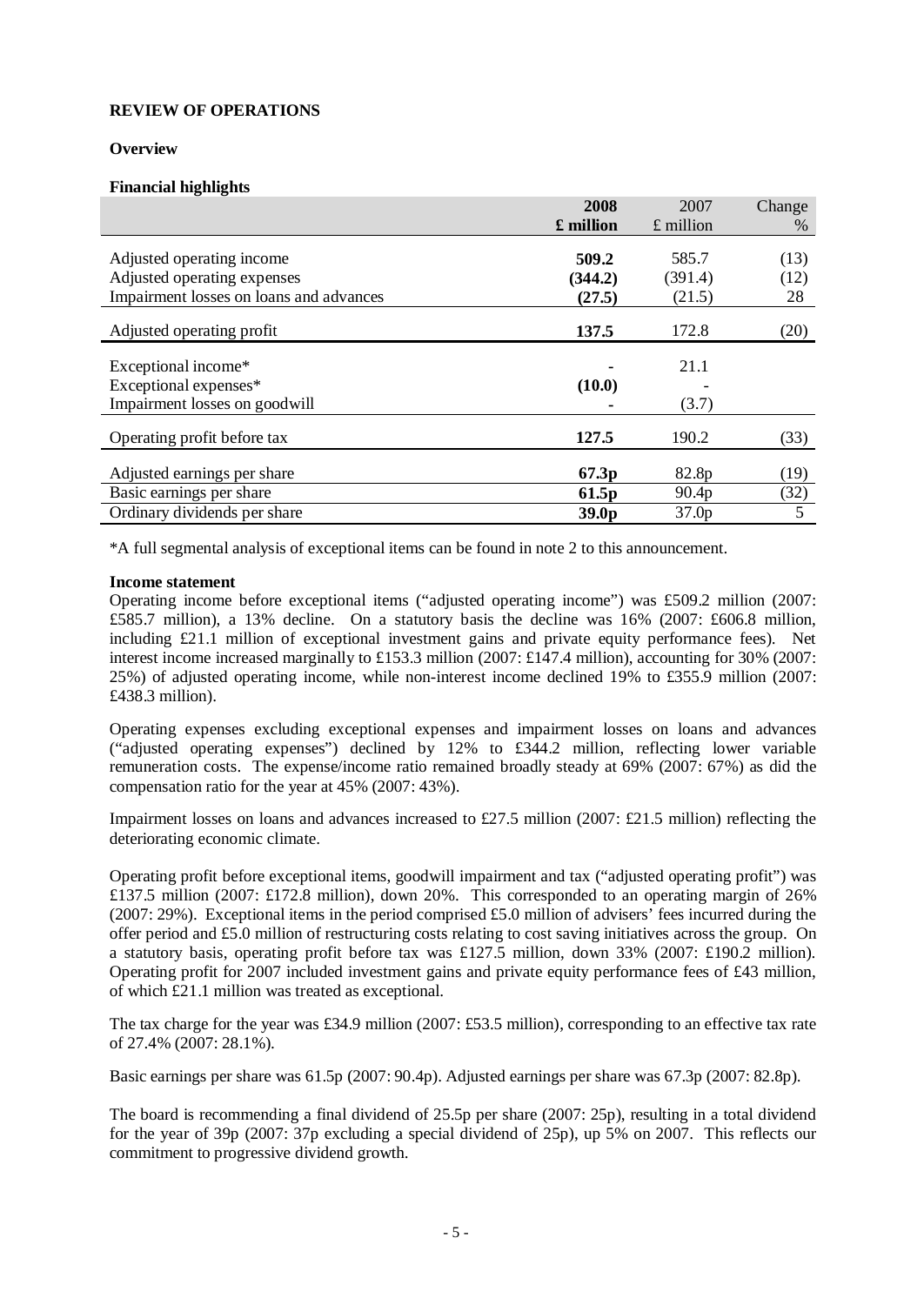### **Overview** continued

### **Divisional performance**

After an exceptional year in 2007, adjusted operating profit in our Asset Management division was down 42% to £32.6 million (2007: £56.6 million). While our broad mix of asset classes provides some comfort, it has been a challenging market both for attracting new money and for retaining existing funds.

The Banking division had a solid year, and was the single largest contributor to adjusted operating profit in 2008, accounting for 48% of the total prior to group expenses. Adjusted operating profit for this division was £74.5 million (2007: £71.7 million), a 4% increase.

Adjusted operating profit in the Corporate Finance division, which has been affected by the overall downturn in the M&A market, especially in the UK, was down 56% to £10.0 million (2007: £22.5) million).

In the Securities division, adjusted operating profit declined by 12% to £38.7 million (2007: £44.1) million), with difficult trading conditions at Winterflood and Seydler partly offset by a strong initial contribution from Mako.

|                         | 2008              |               | 2007        |               | Change  |
|-------------------------|-------------------|---------------|-------------|---------------|---------|
|                         | $\pounds$ million | $\frac{6}{9}$ | $£$ million | $\frac{0}{0}$ | $\%$    |
| <b>Asset Management</b> | 32.6              |               | 56.6        |               | (42)    |
| <b>Banking</b>          | 74.5              | 48            | 71          | .3h           |         |
| Corporate Finance       | 10.0              |               | 22.5        |               | (56)    |
| Securities              | 38.7              | 25            | 44.         |               | . I Z ' |

#### **Divisional adjusted operating profit**

Note: Divisional adjusted operating profit excludes group net costs of £18.3 million in 2008 (2007: £22.1 million). The operating profit before tax for each division can be found in note 2 to this announcement.

## **Balance sheet**

Our loan book increased by 14% to £2,232 million as at 31 July 2008 (2007: £1,963 million). This includes a £145 million impact from the acquisition of Commercial Acceptances Group and Amber Credit in March 2008.

Total borrowings were £1,242 million (2007: £1,036 million) and comprised loans and overdrafts from banks, promissory notes and other debt securities, non-recourse borrowings, and subordinated loan capital. At the year end we had a total of £1,808 million of committed facilities in place with an average term of 30 months, of which £588 million were undrawn. An agreement for a new €390 million syndicated term loan facility has been signed since the financial year end.

Customer deposits increased steadily during the year by 15% to £2,642 million (2007: £2,303 million) and have remained at similar levels since the financial year end. We placed the majority of our customer deposits in high quality money market instruments and as a consequence our total cash and cash equivalents increased by 11% to £2,385 million (2007: £2,149 million). This includes cash and balances at central banks, loans and advances to banks, floating rate notes classified as available for sale ("FRNs") and certificates of deposit classified as loans and receivables. Our diversified portfolio of FRNs of £751.3 million, a significant majority of which are rated AA, are issued by a range of financial institutions and have been marked to market resulting in a net charge to equity reserves during the year of £15.7 million. Since the financial year end an additional net charge of £7.0 million has been made to equity reserves in respect of this FRN portfolio.

Total equity as at 31 July 2008 was £720.4 million (2007: £752.6 million).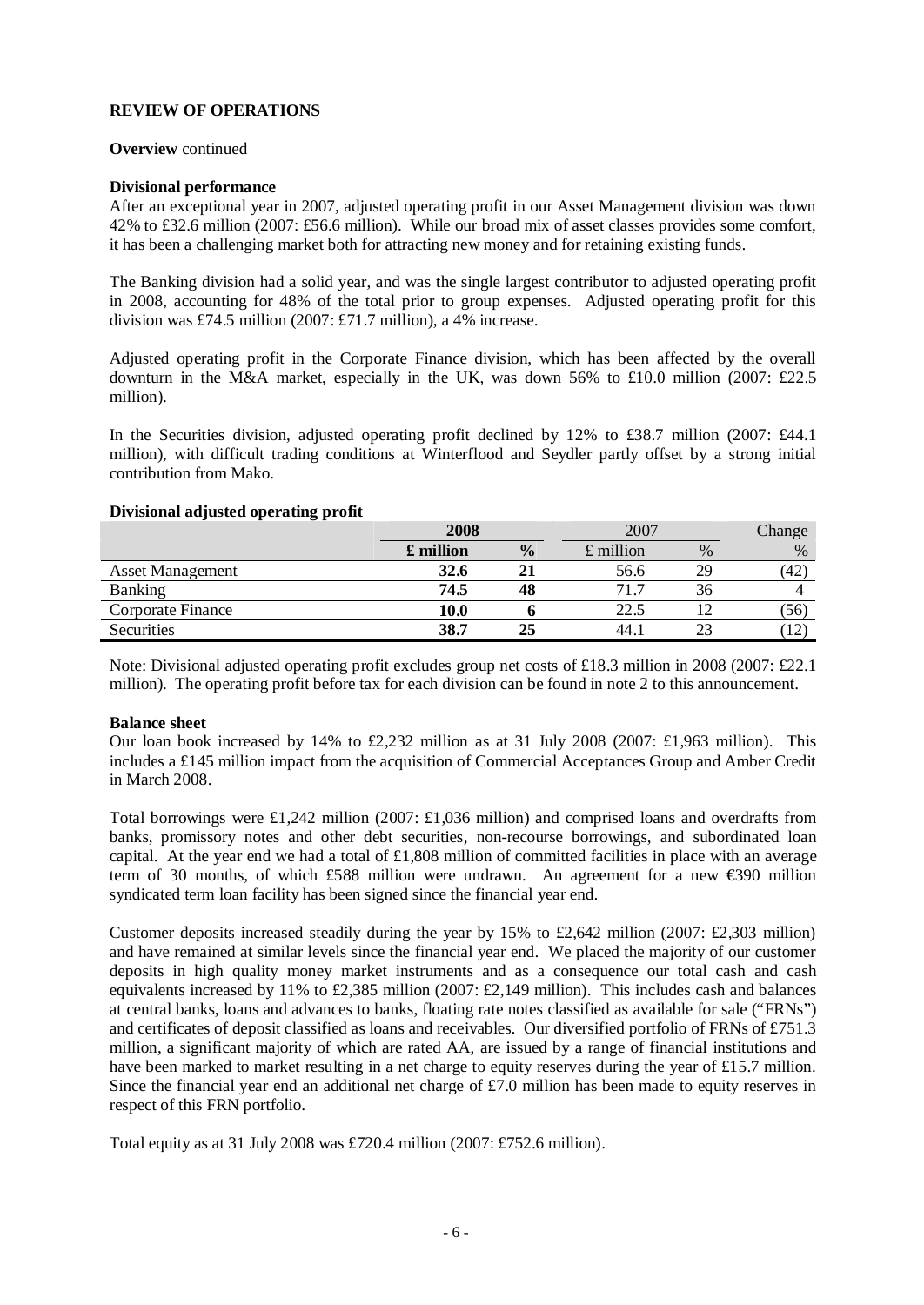### **Overview** continued

## **Capital**

During the year we completed our transition to Basel II. As expected, there was no major impact on our regulatory capital requirement from the transition. Total regulatory capital was £613.6 million at 31 July 2008 (2007: £702.1 million), equivalent to  $16.1\%$  (2007:  $20.4\%$ ) of notional risk weighted assets.

|                                 | 31 July<br>2008 | 31 July<br>2007 | 31 July<br>2007 |
|---------------------------------|-----------------|-----------------|-----------------|
|                                 | <b>Basel II</b> | <b>Basel II</b> | <b>Basel I</b>  |
|                                 | Pro forma       | Pro forma       | Pro forma       |
|                                 | £ million       | $£$ million     | $£$ million     |
| Risk weighted assets (notional) | 3,804.0         | 3,449.5         | 2,776.6         |
| Total regulatory capital        | 613.6           | 702.1           | 702.1           |
| Total capital ratio             | 16.1%           | 20.4%           | 25.3%           |

The notional risk weighted assets increased primarily as a result of increases in the loan book by 14% to £2,232 million (2007: £1,963 million) and cash and cash equivalents placed with banks by 11% to £2,385 million (2007: £2,149 million). Notional risk weighted assets calculated under Basel II also include a notional adjustment for operational and market risk requirements.

The deployment of our regulatory capital resources in 2008 was:

|                                     | 2008      |
|-------------------------------------|-----------|
|                                     | £ million |
| Dividend payments<br>Investment in: | 92.7      |
| - Associates                        | 49.7      |
| - Own shares                        | 16.0      |
| - Intangible assets                 | 13.9      |
|                                     | 79.6      |
| Other regulatory adjustments        | 6.2       |
|                                     | 178.5     |
| Retained earnings                   | (90.0)    |
| Net decrease in regulatory capital  | 88.5      |

We believe our strong capital position is a core strength in the current market environment, and leaves us well positioned to take advantage of organic and acquisition growth opportunities.

Our credit ratings were recently reaffirmed at  $A2 / P1$  by Moody's and  $A / F1$  by Fitch, both with a stable outlook.

## **Treasury shares**

Close Brothers Group plc held 2,048,555 of its ordinary shares in Treasury for the purposes of satisfying option grants and share awards made under employee share plans as at 31 July 2008. Since that date a further 2,300,271 ordinary shares have been purchased by the company resulting in a total of 4,348,826 of the company's ordinary shares held in Treasury.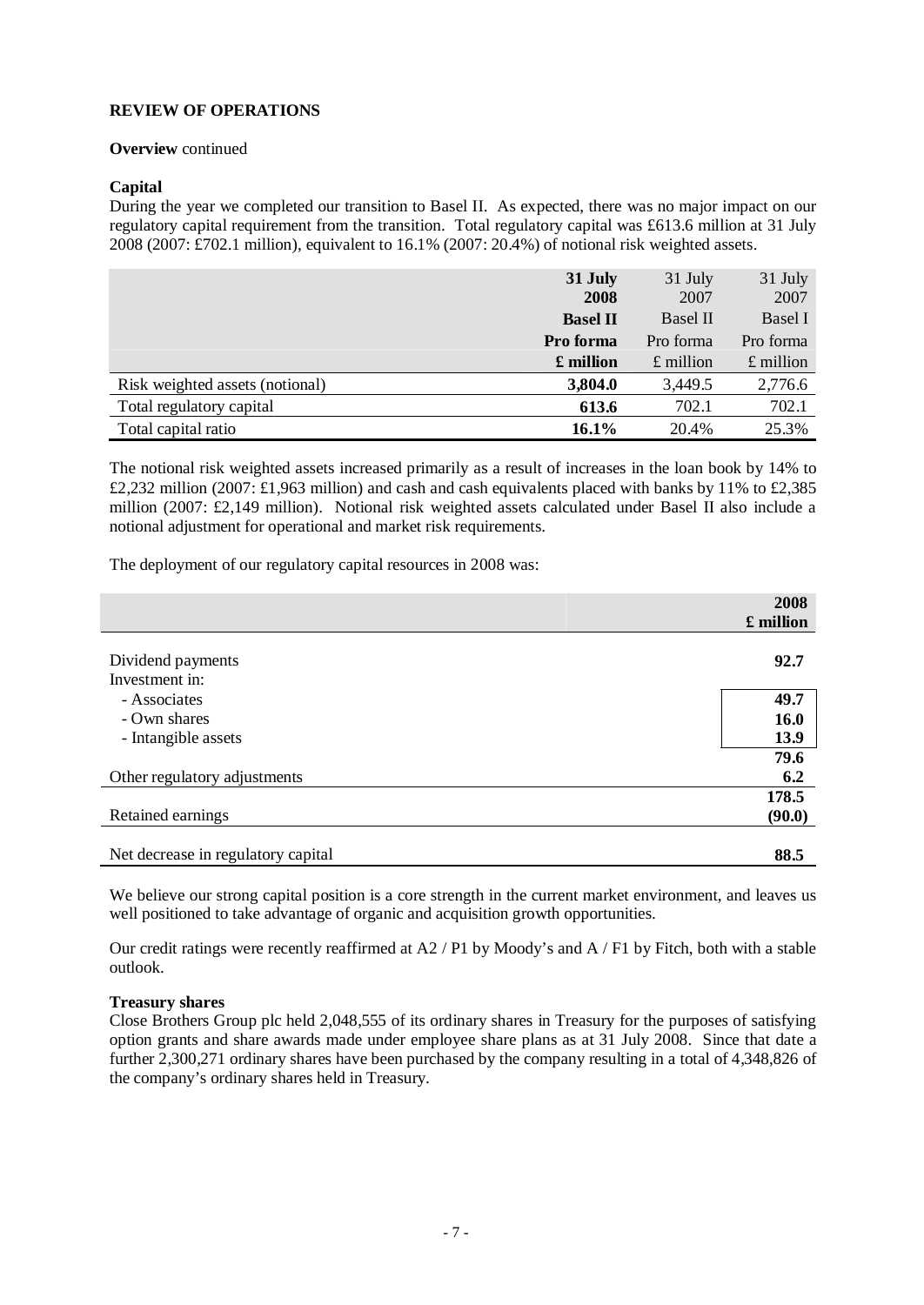## **Overview** continued

## **Key performance indicators ("KPIs")**

|                                        | 2008 | 2007 |
|----------------------------------------|------|------|
| Operating margin                       | 26%  | 29%  |
| Expense/income ratio $\epsilon$        | 69%  | 67%  |
| Compensation ratio <sup>-</sup>        | 45%  | 43%  |
| Return on opening capital <sup>4</sup> | 12%  | 18%  |

<sup>1</sup>Adjusted operating profit on adjusted operating income.

<sup>2</sup>Adjusted operating expenses on adjusted operating income.

<sup>3</sup>Total staff costs excluding exceptional items on adjusted operating income.

<sup>4</sup>Adjusted operating profit after tax and minority interests on opening total equity.

Note: All KPIs exclude associate income, exceptional items and goodwill impairment.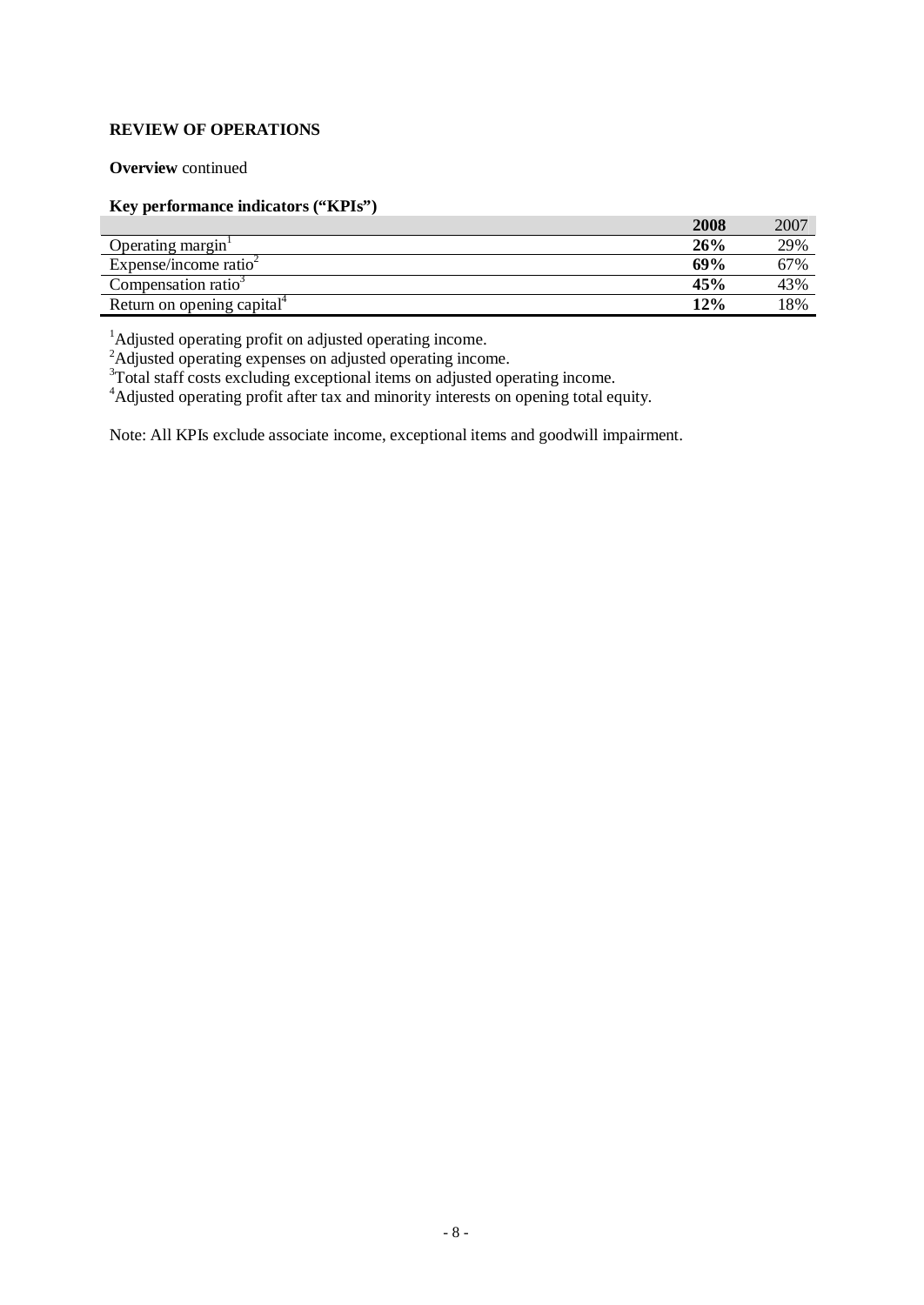### **Asset Management**

- Funds under Management at £8.2 billion (down 10%)
- Adjusted operating profit down 42% to £32.6 million
- Management fees/average FuM marginally down at 92 bps

### **Key divisional metrics**

|                                                    | 2008      | 2007        | Change |
|----------------------------------------------------|-----------|-------------|--------|
|                                                    | £ million | $£$ million | %      |
| Adjusted operating income                          | 133.5     | 177.5       | (25)   |
| Management fees on FuM                             | 79.5      | 80.4        | (1)    |
| Income on Assets under Administration and deposits | 41.8      | 41.0        | 2      |
| Performance fees and investment income             | 12.2      | 56.1        | (78)   |
| Adjusted operating expenses                        | (100.9)   | (120.9)     | (17)   |
| Adjusted operating profit                          | 32.6      | 56.6        | (42)   |
| Management fees/average FuM (bps)                  | 92        | 93          | (1)    |
| Closing FuM                                        | 8,195     | 9,148       | (10)   |
| Average FuM                                        | 8,672     | 8,680       |        |

Note: For the year ended 31 July 2007, the statutory operating profit of the Asset Management division included non-recurring investment gains and private equity performance fees of £43 million of which £21.1 million were treated as exceptional.

Performance in our Asset Management division has been affected by the difficult financial markets and general negative sentiment during the year. This has resulted in a 10% decline in Funds under Management to £8.2 billion, as a result of adverse market movements and negative net new funds.

Adjusted operating income for the year was £133.5 million (2007: £177.5 million), a decline of 25%, excluding £21.1 million of exceptional income related to private equity performance fees and investment gains in 2007.

The level of management fees on FuM declined by 1% to £79.5 million (2007: £80.4 million). The average FuM was stable at £8.7 billion and management fees on average FuM declined marginally to 92 bps (2007: 93 bps).

Income on Assets under Administration and deposits increased by 2% to £41.8 million (2007: £41.0 million). Performance fees and investment income, which benefited from an exceptionally strong private equity performance in 2007, reduced by 78% to £12.2 million (2007: £56.1 million excluding exceptional income).

Adjusted operating expenses were reduced by 17% to £100.9 million primarily as a result of lower variable salary costs but the expense/income ratio (before exceptional items) increased to 76% (2007: 68%) as lower costs were more than offset by the reduction in performance fees and investment income. We have taken steps to further reduce the cost base of the division to reflect the weaker market conditions which has resulted in £2.1 million of restructuring costs which have been recorded as an exceptional item in 2008.

Adjusted operating profit for the year declined by 42% to £32.6 million (2007: £56.6 million). This resulted in a decline in the operating margin (before exceptional items) from 32% to 24%.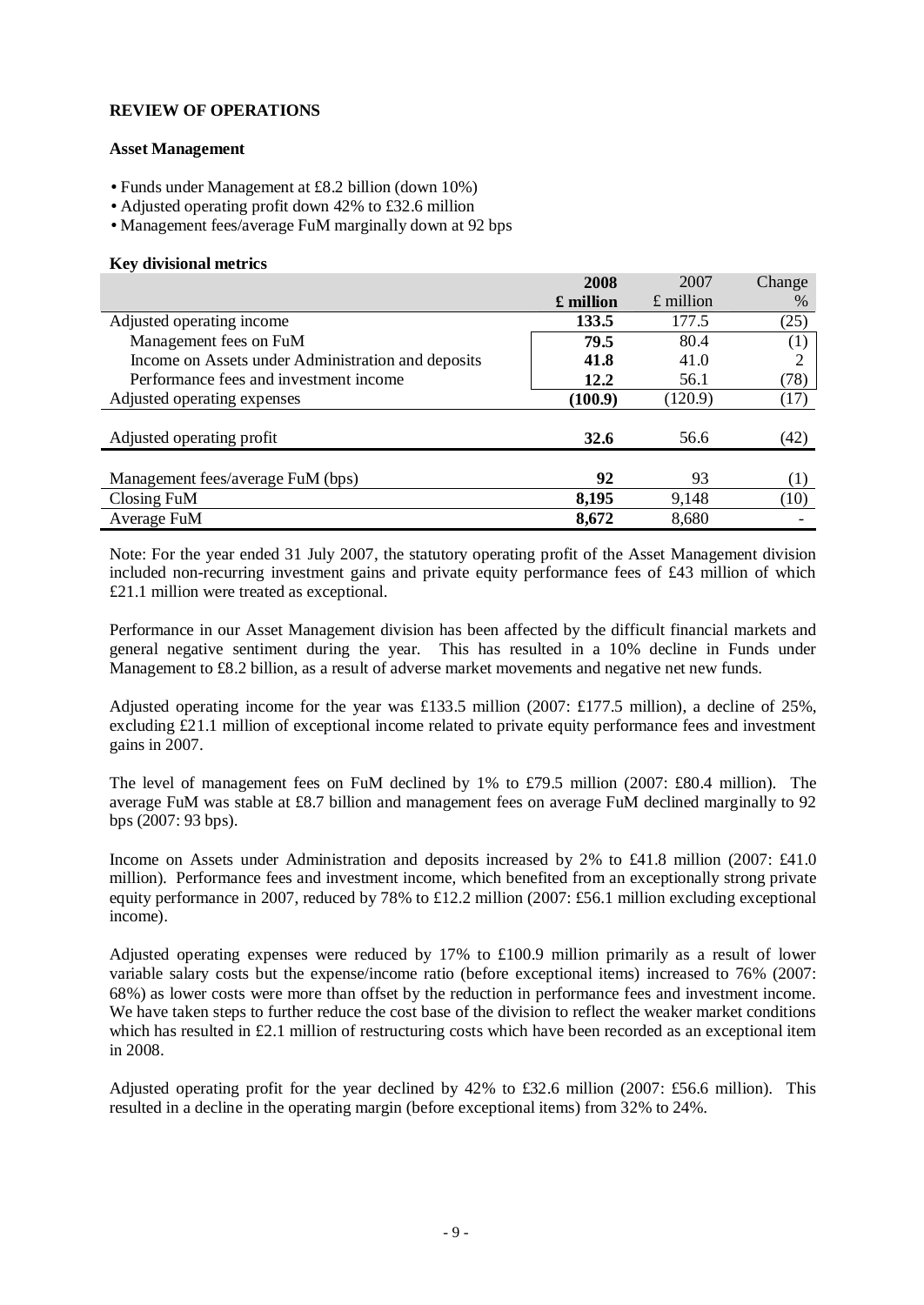## **Asset Management** continued

#### **Funds under Management**

|                                           | <b>Private Clients</b> | <b>Funds</b> | <b>Total</b> |
|-------------------------------------------|------------------------|--------------|--------------|
|                                           | £ million              | £ million    | £ million    |
| As at 1 August 2007                       | 3,588                  | 5,560        | 9,148        |
| New funds raised                          | 436                    | 742          | 1,178        |
| Redemptions, realisations and withdrawals | (481)                  | (1,064)      | (1, 545)     |
| Net new funds                             | (45)                   | (322)        | (367)        |
| Market movement                           | (227)                  | (359)        | (586)        |
| As at 31 July 2008                        | 3,316                  | 4,879        | 8,195        |
| <b>Change</b>                             | $(8)\%$                | $(12)\%$     | $(10)\%$     |

Funds under Management declined by 10% to £8,195 million (2007: £9,148 million). Private Clients FuM declined by 8% to £3,316 million (2007: £3,588 million) while Funds FuM declined by 12% to £4,879 million (2007: £5,560 million). £586 million of the decline was the result of market movements, which affected both the Private Clients and Funds businesses. Net new funds were negative £367 million as new funds raised of £1,178 million were not sufficient to offset redemptions, realisations and withdrawals. Nevertheless, our broad mix of asset classes has provided some insulation against the volatile market conditions. The FTSE All-Share was down 16% over the twelve months to 31 July 2008.

Although equity and property markets were down over the year, the large majority of our high net worth private client portfolios outperformed the respective APCIMS indices and over 80% of our hedge fund, specialist and structured product Funds under Management outperformed their respective benchmarks.

#### **Asset Management KPIs**

|                           | 2008      | 2007 |
|---------------------------|-----------|------|
| Operating margin          | 24%       | 32%  |
| Expense/income ratio      | 76%       | 68%  |
| Compensation ratio        | 48%       | 48%  |
| Net new funds/opening FuM | $(4.0)\%$ | 4.4% |

Note: All KPIs exclude exceptional items.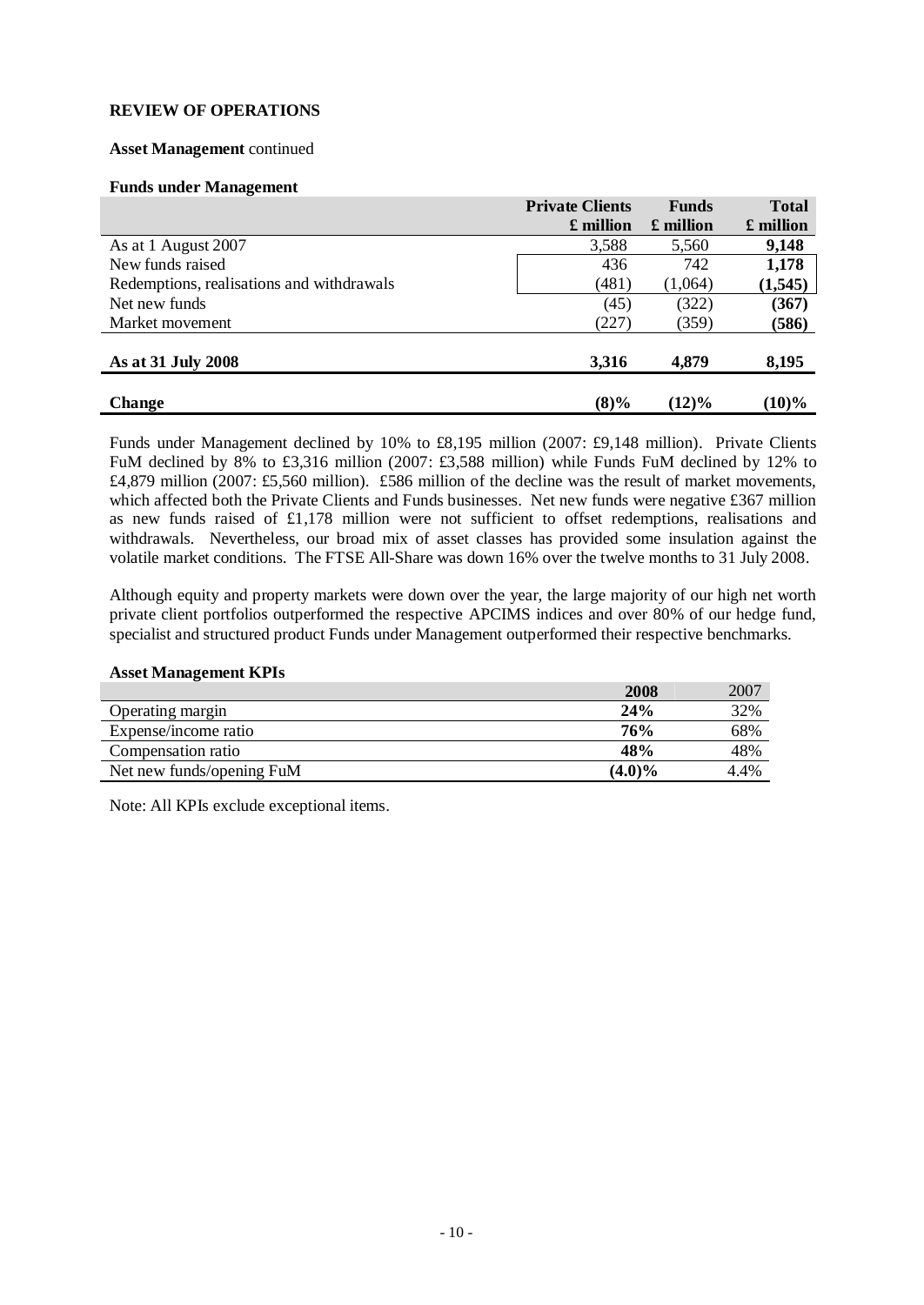## **Banking**

- A resilient performance based on a disciplined lending approach
- 14% growth in loans and advances to customers to £2.2 billion
- 4% increase in adjusted operating profit to £74.5 million
- Bad debt ratio increased to 1.3%
- Funding position remains strong

### **Key divisional metrics**

|                                         | 2008              | 2007        | Change |
|-----------------------------------------|-------------------|-------------|--------|
|                                         | $\pounds$ million | $£$ million | %      |
| Adjusted operating income               | 207.1             | 197.8       | 5      |
| Net interest and fees on loan book      | 180.3             | 170.1       | 6      |
| Treasury and other non-lending income   | 26.8              | 27.7        | (3)    |
| Adjusted operating expenses             | (105.1)           | (104.6)     |        |
| Impairment losses on loans and advances | (27.5)            | (21.5)      | 28     |
| Adjusted operating profit               | 74.5              | 71.7        |        |
| Net interest margin <sup>1</sup>        | $8.6\%$           | 8.9%        |        |
| Bad debt ratio <sup>2</sup>             | 1.3%              | 1.1%        |        |

<sup>1</sup>Net interest and fees on average net loans and advances to customers

2 Impairment losses on average net loans and advances to customers

Our Banking division performed well against a backdrop of increasing economic uncertainty and reduced market liquidity, and we achieved steady growth in the loan book. During the year we have seen signs of an increase in demand for our specialist lending services and products in some areas as a result of the credit crunch, although we have also seen a rise in impairment losses on loans and advances ("bad debts") as a result of the weaker macroeconomic environment.

Adjusted operating income for the year increased by 5% to £207.1 million (2007: £197.8 million). This was primarily the result of growth in loans and advances to customers ("the loan book"), with net interest margin slightly lower at 8.6% (2007: 8.9%) for the year. Income from treasury and other non-lending businesses reduced marginally, primarily as a result of lower levels of activity in our non-lending businesses.

This translated into a 4% increase in adjusted operating profit to £74.5 million (2007: £71.7 million), with operating expenses broadly flat at £105.1 million (2007: £104.6 million) and bad debt charges of £27.5 million (2007: £21.5 million).

Adjusted operating expenses excludes £0.3 million of exceptional items in 2008 related to restructuring costs.

Our bad debt ratio increased to 1.3% (2007: 1.1%) of the average net loan book as we experienced a rise in bad debt in the latter part of the year as a result of the weakening macroeconomic environment. We continue to apply prudent, consistent criteria to our lending decisions and bad debt provisioning.

The ratio of adjusted operating profit to the average net loan book reduced slightly to 3.6% (2007: 3.7%), and our operating margin remained constant at 36%.

Our loan book grew by 14% to £2.23 billion as at 31 July 2008 (2007: £1.96 billion). Organic growth was 6%, broadly spread across all our lending businesses. In addition, in March 2008 we acquired two niche lending businesses, Commercial Acceptances Group, a leading UK short-term and bridging lender, and Amber Credit, a specialist insurance premium finance business, with a combined loan book value of £145 million, for a combined premium to net assets of circa £9 million.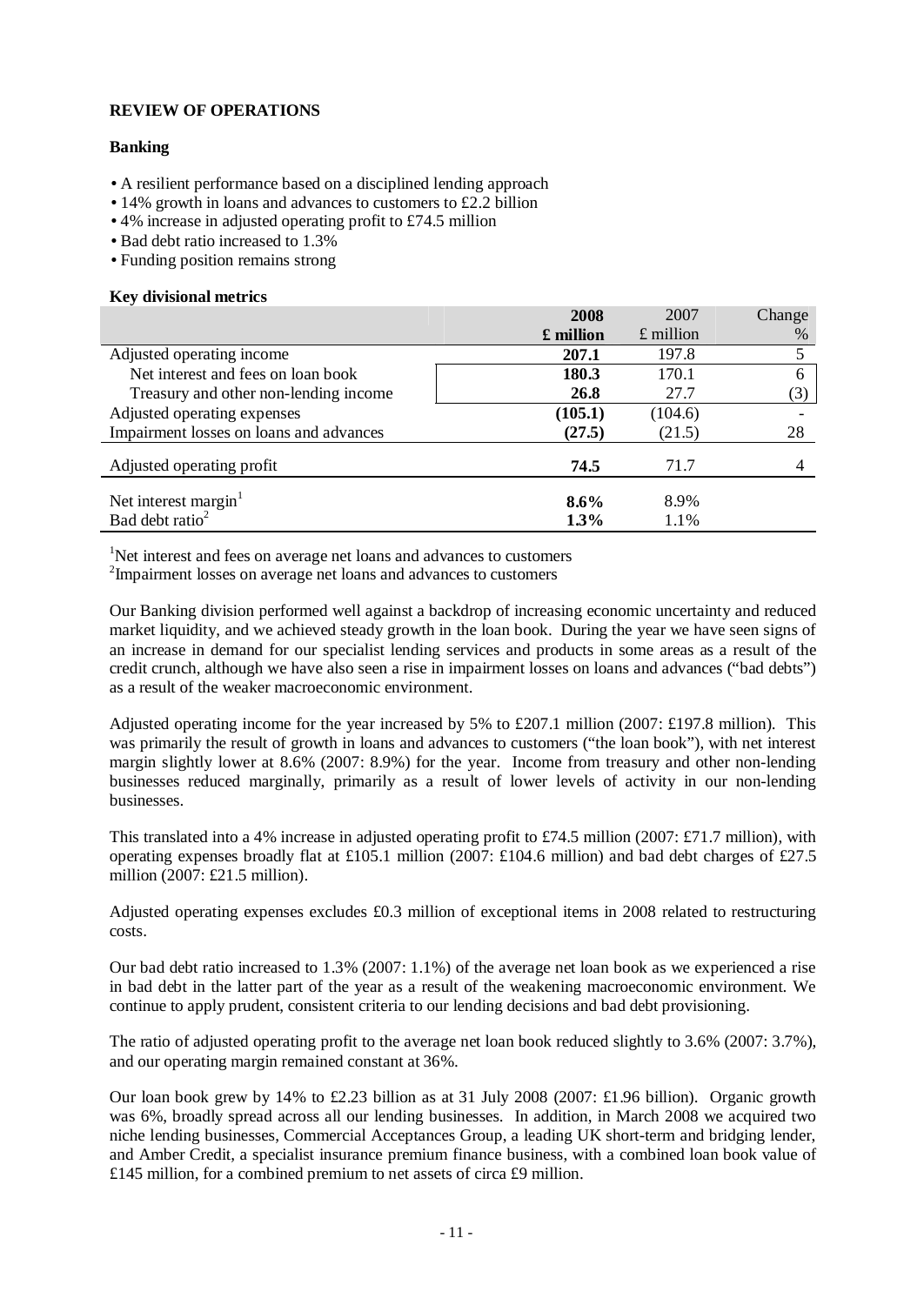## **Banking** continued

Our funding position continues to be strong against a backdrop of reduced market liquidity. As at 31 July 2008, we had £1.8 billion of committed facilities of which over £1.0 billion had a maturity over twelve months. Our deposit base continued to show steady growth through the year, posting a 15% increase to £2.64 billion as at 31 July 2008 (2007: £2.30 billion) including £787 million of offshore customer deposits attributed to the Asset Management division for segmental reporting purposes. However, the availability of funds in the market remains tight and consequently, we have seen some increase in funding costs.

We have no exposure to Special Investment Vehicles ("SIVs"), Collateralised Debt Obligations ("CDOs") or other structured products. The portion of our customer deposits that is not used to fund the loan book continues to be invested in high quality money market instruments. Our £751.3 million FRNs were marked to market during the year resulting in a net charge to equity reserves of £15.7 million as at 31 July 2008.

#### **Banking KPIs**

|                                      | 2008 | 2007 |
|--------------------------------------|------|------|
| Operating margin                     | 36%  | 36%  |
| Expense/income ratio                 | 51%  | 53%  |
| Compensation ratio                   | 30%  | 30%  |
| Return on opening capital            | 18%  | 20%  |
| Return on net loan book <sup>2</sup> | 3.6% | 3.7% |

<sup>1</sup>Adjusted operating profit after tax and minority interests on opening total equity.

<sup>2</sup>Banking division adjusted operating profit before tax on the average net loan book.

Note: All KPIs exclude exceptional items.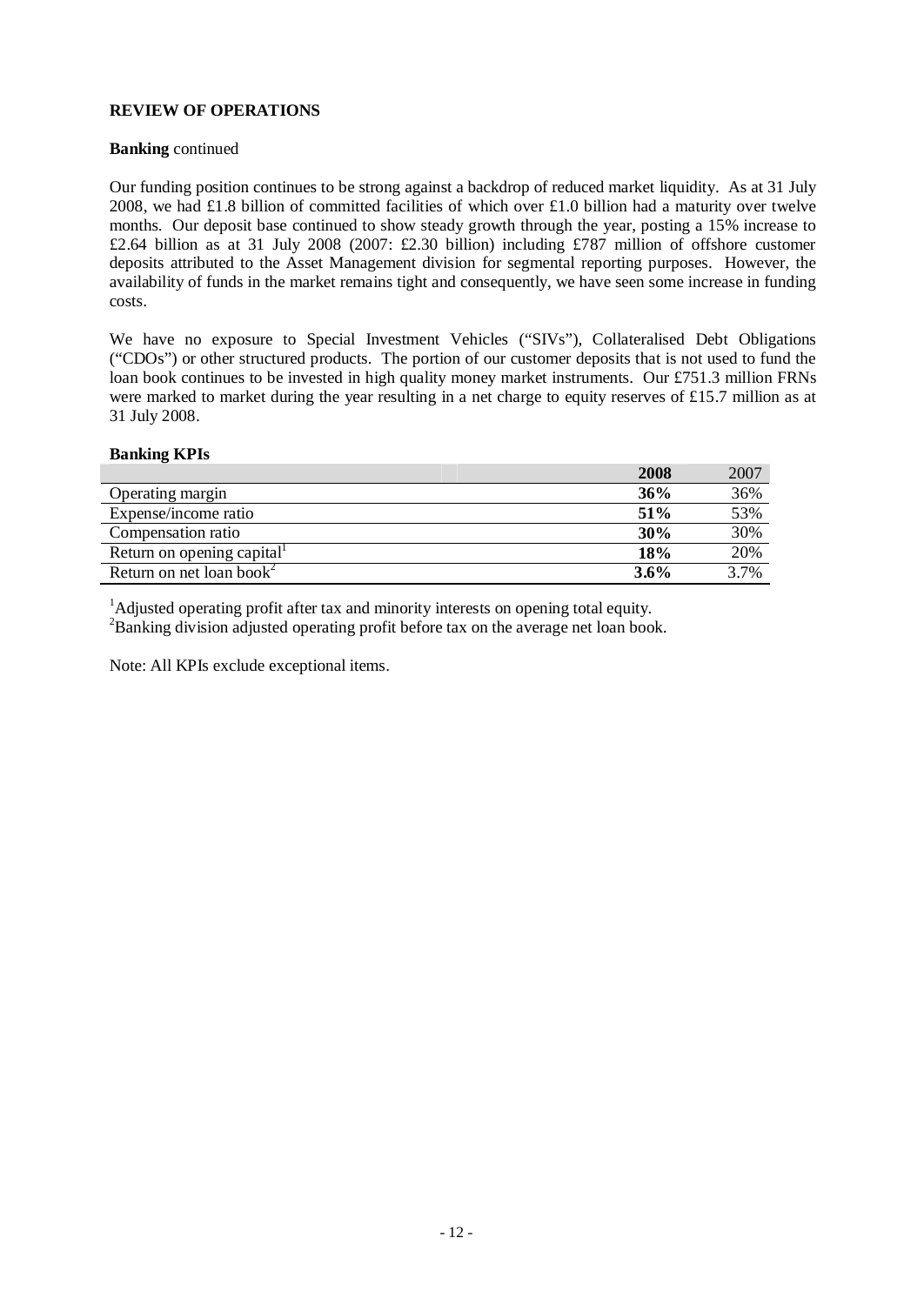### **Corporate Finance**

- **·** Adjusted operating profit down 56% to £10.0 million, reflecting weaker market conditions in the UK
- **·** Strong performance from French and German businesses
- **·** Advised on 89 transactions (2007: 115 transactions)
- **·** 82% of operating income from M&A activity

### **Key divisional metrics**

|                             | 2008      | 2007              | Change |
|-----------------------------|-----------|-------------------|--------|
|                             | £ million | $\pounds$ million | $\%$   |
| Adjusted operating income   | 56.5      | 77.2              | (27)   |
| Adjusted operating expenses | (46.5)    | (54.7)            | (15)   |
|                             |           |                   |        |
| Adjusted operating profit   | 10.0      | 22.5              | (56)   |
|                             |           |                   |        |
| Number of transactions      | 89        | 115               | (23)   |

The last twelve months have seen a slowdown in mergers and acquisitions in the UK, and this has affected the performance of the division in the period. However, this has been partly offset by a strong performance from our French and German operations.

Adjusted operating income for the year was £56.5 million, a 27% decline compared to 2007 (£77.2 million). During the year we advised on a total of 89 transactions (2007: 115) across our businesses, a 23% decline year on year. Income per transaction was also impacted by a return to more normal pricing conditions relative to the higher, success based, fees seen in the strong M&A market of the last two years.

Adjusted operating profit was £10.0 million, a 56% decline on 2007 (£22.5 million), as a 15% reduction in adjusted operating expenses was more than offset by lower fee income. The overall expense/income ratio increased to 83% (2007: 72%) reflecting the impact of fixed non-staff costs. Steps have been taken to reduce our cost base.

Adjusted operating expenses excludes £0.9 million of exceptional items in 2008 related to restructuring costs.

Business mix continued to be weighted towards M&A activity, which accounted for 82% of total income for the year (2007: 73%). Our debt advisory business had a successful year profiting from testing conditions in the leveraged finance market, although our restructuring business had a slower year. As a result of the slowdown of activity in the UK, income from this region declined to 47% of the total (2007: 71%). Our French and German operations accounted for 36% and 17% respectively (2007: 29% combined).

As part of our strategy of building a unified, strong European franchise, we acquired the remaining 17% in our French subsidiary in April 2008. We also increased our equity investment in our Spanish associate, Atlas Capital Close Brothers, from 20% to 45% in December 2007 and, post the year end, acquired the balance in September 2008.

#### **Corporate Finance KPIs**

|                      | 2008 | 2007 |
|----------------------|------|------|
| Operating margin     | 17%  | 28%  |
| Expense/income ratio | 83%  | 72%  |
| Compensation ratio   | 60%  | 57%  |

Note: All KPIs exclude associate income and exceptional items.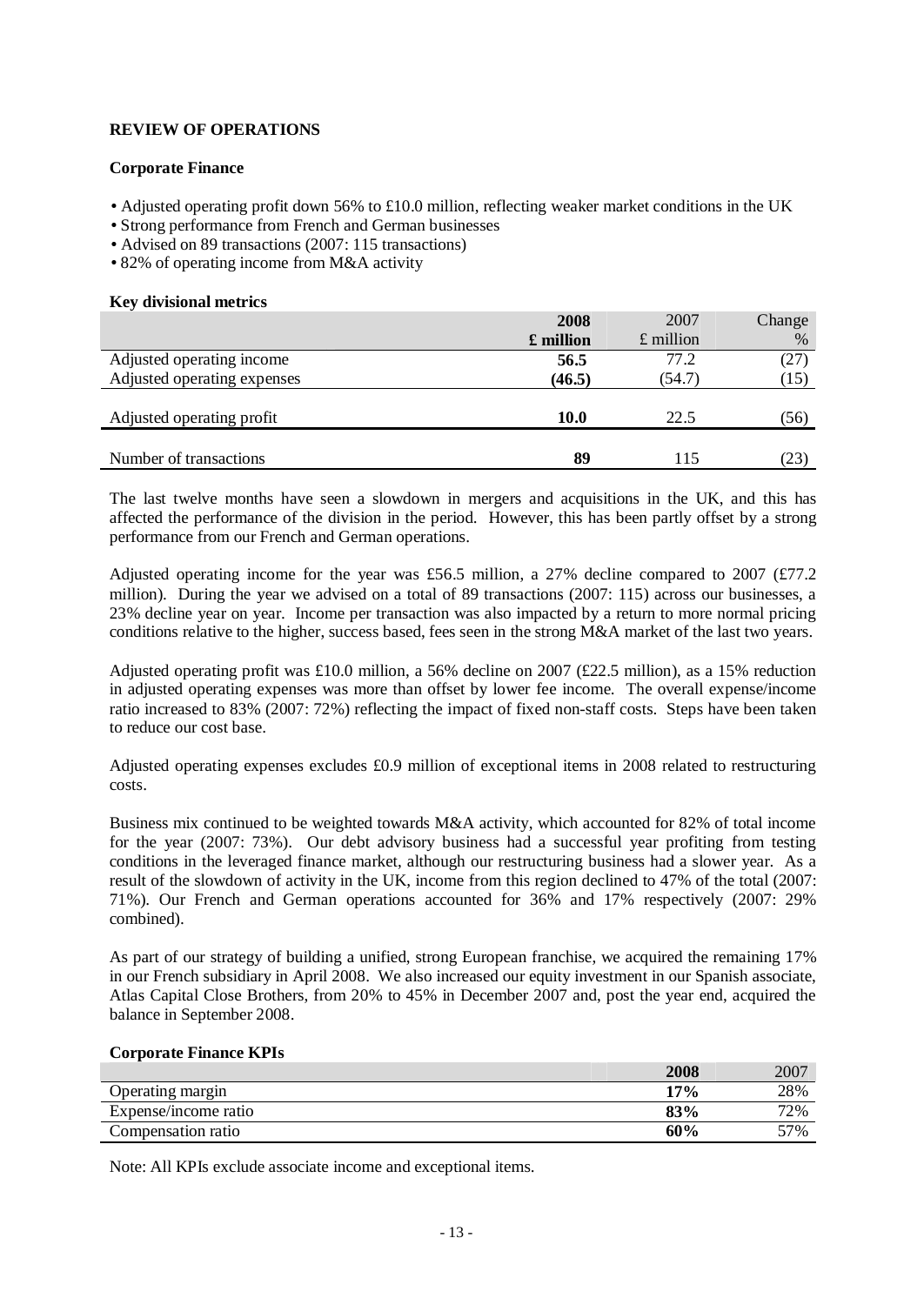## **Securities**

- **·** Adjusted operating profit down 12% to £38.7 million
- **·** Winterflood income per bargain decreased 22% to £11.58
- **·** Strong initial contribution from Mako of £7.2 million
- **·** Seydler affected by weak market conditions

#### **Key divisional metrics**

|                             | 2008         | 2007        | Change |
|-----------------------------|--------------|-------------|--------|
|                             | £ million    | $£$ million | $\%$   |
| Adjusted operating income   | <b>110.0</b> | 128.0       | (14)   |
| Adjusted operating expenses | (71.3)       | (83.9)      | (15)   |
|                             |              |             |        |
| Adjusted operating profit   | 38.7         | 44.1        | (12)   |

Note: 2008 adjusted operating income and adjusted operating profit include £7.2 million of post tax associate income (2007: nil) from Mako.

During the year, our Securities division has been impacted by the difficult market conditions, as evidenced by falling stock markets and a slowdown in retail trading volumes, particularly in Germany. This has led to a decline in income and profit at Winterflood, and a deteriorating performance at Seydler through the year. This was partly offset by a strong initial contribution from Mako.

Total adjusted operating income for the division declined by 14% to £110.0 million (2007: £128.0 million). Total adjusted operating profit for the division was £38.7 million (2007: £44.1 million), a 12% decline, including an initial £7.2 million contribution from Mako.

Adjusted operating expenses excludes £1.3 million of exceptional items in 2008 related to restructuring costs.

#### **Key Winterflood metrics**

|                                  | 2008      | 2007              | Change |
|----------------------------------|-----------|-------------------|--------|
|                                  | £ million | $\pounds$ million | %      |
| Adjusted operating income        | 81.0      | 102.6             | (21)   |
| Adjusted operating expenses      | (57.5)    | (62.5)            | (8)    |
|                                  |           |                   |        |
| Adjusted operating profit        | 23.5      | 40.1              | (41)   |
|                                  |           |                   |        |
| Number of bargains (million)     | 6.996     | 6.934             |        |
| Average bargains per trading day | 27,437    | 27,407            |        |
| Income per bargain               | £11.58    | £14.80            | (22)   |

**Winterflood** is a leading UK based liquidity provider to the retail private client broker community and institutional asset managers, and makes markets in UK equities, blue chip international equities and gilts and bonds.

Bargain numbers continued to average over 27,000 per trading day in 2008 but a decline in average income per bargain to £11.58 (2007: £14.80), as a result of volatile trading conditions in falling markets, resulted in adjusted operating income declining by 21% to £81.0 million (2007: £102.6 million). Winterflood adjusted operating profit was £23.5 million (2007: £40.1 million), down 41% as an 8% reduction in expenses was more than offset by the lower level of income.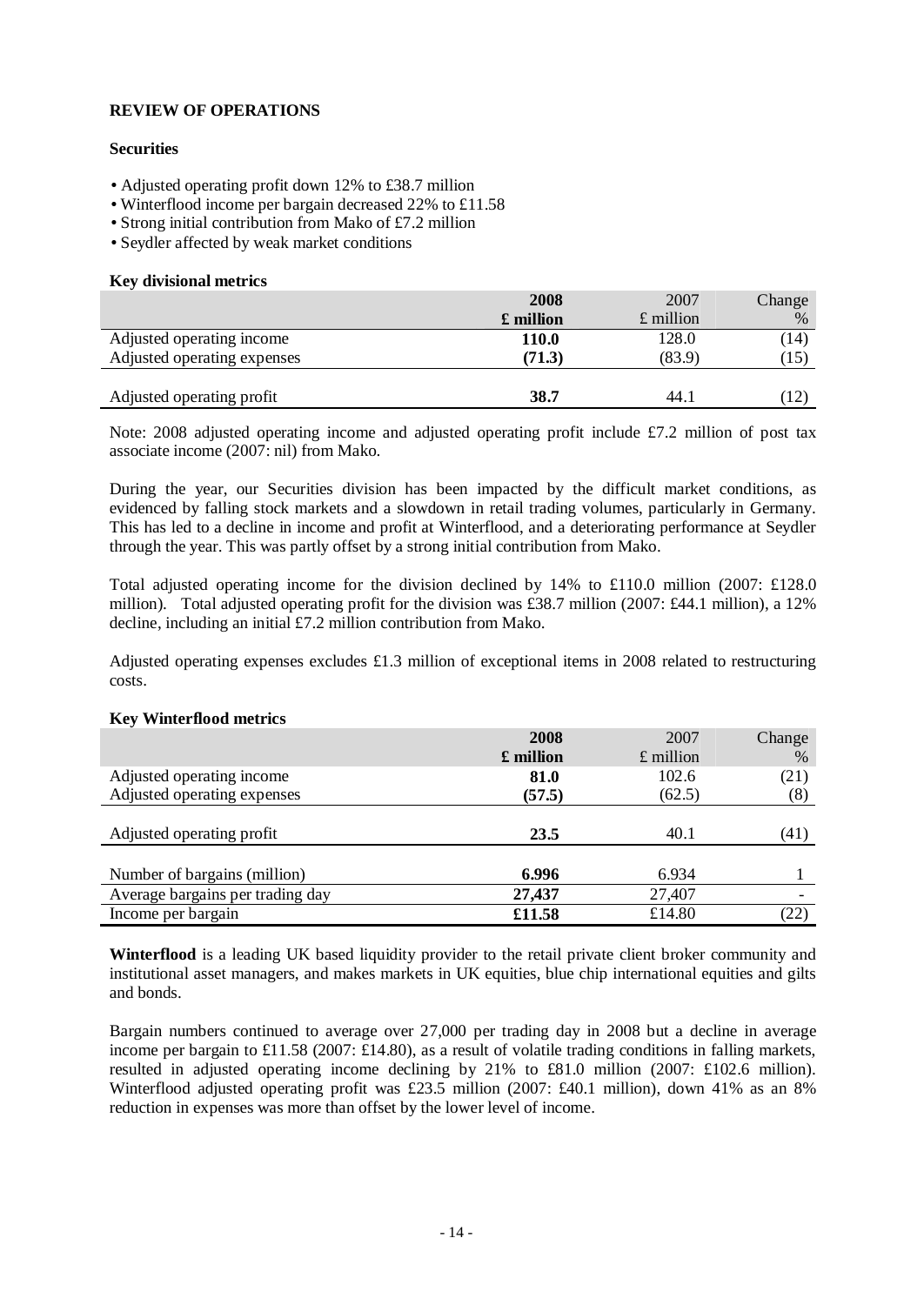#### **Securities** continued

#### **Key Seydler metrics**

|                             | 2008              | 2007        | Change |
|-----------------------------|-------------------|-------------|--------|
|                             | $\pounds$ million | $£$ million | $\%$   |
| Adjusted operating income   | 21.8              | 25.4        | (14)   |
| Adjusted operating expenses | (13.8)            | (21.4)      | (36)   |
| Adjusted operating profit   | 8.0               | 4.U         | 100    |

**Seydler** is a Frankfurt based broker dealer in domestic German and international bonds and equities. It is also a designated sponsor of small and mid-sized German companies with some 160 corporate relationships.

Adjusted operating income at Seydler was £21.8 million (2007: £25.4 million), down 14% with most of the decline occurring in the second half of the year as a result of a rapid and general slowdown in German retail market volumes. Corporate sponsorship income also weakened as a result of fewer companies coming to market during the period. Seydler adjusted operating profit was £8.0 million (2007: £4.0 million), including the reversal of a £4.1 million provision originally charged in the prior two years. Underlying profitability at Seydler was heavily skewed to the first half of the financial year.

In October 2007 we acquired 49.9% of **Mako**, a leading market maker in exchange-traded equity, fixed income and commodity index derivatives. Mako made an initial contribution of £7.2 million of associate income over the ten months from October, benefiting from market volatility during the period.

During the year we undertook several new initiatives at Winterflood, including the execution of corporate share schemes on a market-making basis for a number of large cap corporate customers. In December 2007 we also launched Close Brothers Seydler Limited, a London based stock broking company specialising in marketing small and mid cap German securities to London-based institutional investors.

#### **Securities KPIs**

|                      | 2008 | 2007 |
|----------------------|------|------|
| Operating margin     | 31%  | 34%  |
| Expense/income ratio | 69%  | 66%  |
| Compensation ratio   | 45%  | 35%  |

Note: All KPIs exclude associate income and exceptional items.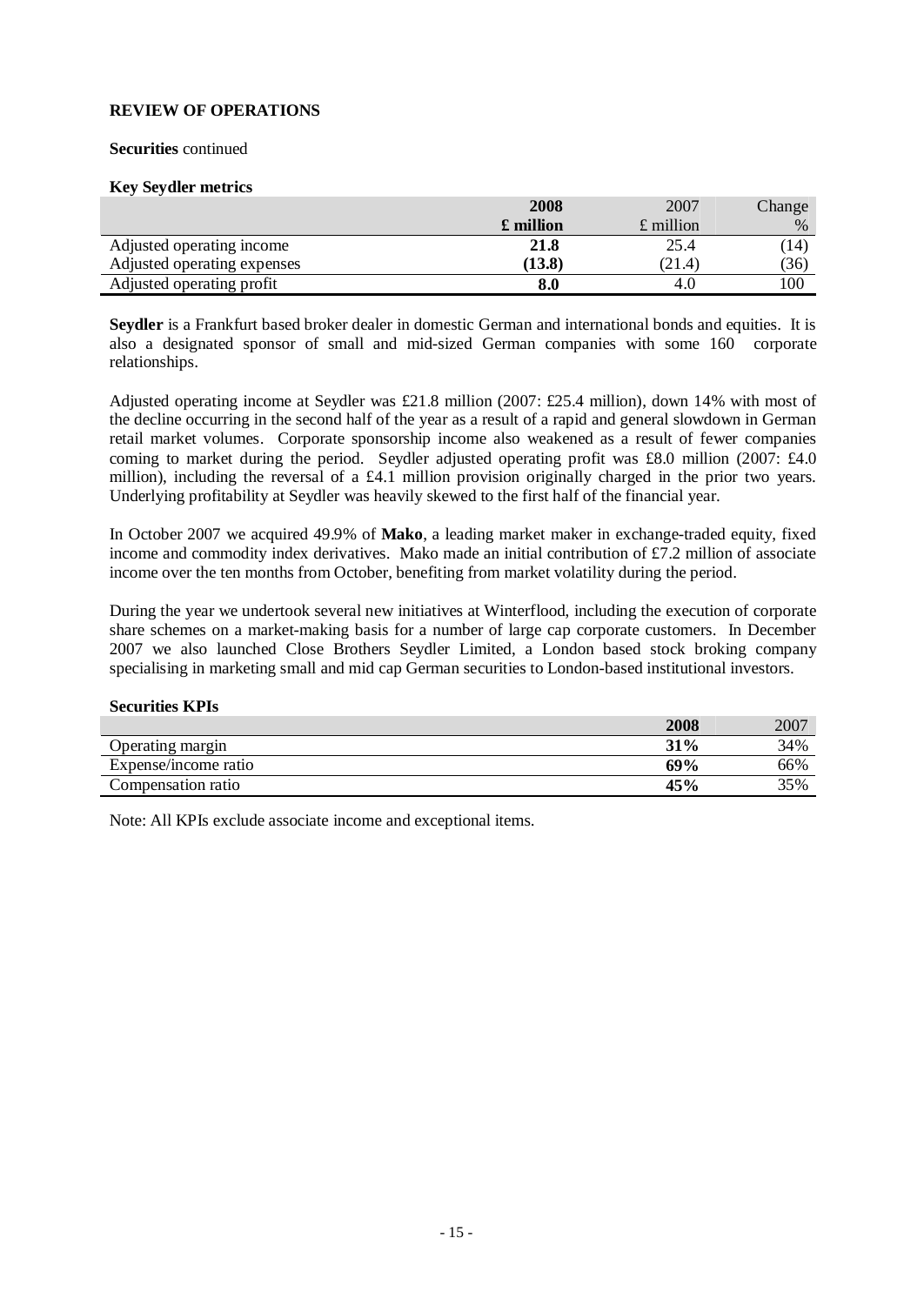# **CONSOLIDATED INCOME STATEMENT**

for the year ended 31 July 2008

|                                                                        | Note           | 2008<br>£ million | 2007<br>£ million          |
|------------------------------------------------------------------------|----------------|-------------------|----------------------------|
|                                                                        |                |                   |                            |
| Interest income                                                        |                | 366.4             | 313.0                      |
| Interest expense                                                       |                | (213.1)           | (165.6)                    |
|                                                                        |                |                   |                            |
| Net interest income                                                    |                | 153.3             | 147.4                      |
| Fee and commission income                                              |                | 286.3             | 360.8                      |
| Fee and commission expense                                             |                | (42.8)            | (54.1)                     |
| Gains less losses arising from dealing in securities                   |                | 89.8              | 115.5                      |
| Share of profit of associates                                          |                | 8.1               | 0.9                        |
| Other income                                                           |                | 14.5              | 36.3                       |
| Non-interest income                                                    |                | 355.9             | 459.4                      |
|                                                                        |                |                   |                            |
| Operating income before exceptional items                              |                | 509.2             | 585.7                      |
| Exceptional income                                                     | 3              |                   | 21.1                       |
|                                                                        |                |                   |                            |
| Operating income                                                       |                | 509.2             | 606.8                      |
|                                                                        |                | 337.6             | 376.3                      |
| Administrative expenses                                                |                | 16.6              | 15.1                       |
| Depreciation and amortisation                                          | 7              | 27.5              | 21.5                       |
| Impairment losses on loans and advances                                |                |                   | 3.7                        |
| Impairment losses on goodwill                                          |                |                   |                            |
| Total operating expenses before exceptional items and goodwill         |                |                   |                            |
| impairment                                                             |                | 371.7             | 412.9                      |
| <b>Exceptional expenses</b>                                            | 3              | 10.0              |                            |
| Impairment losses on goodwill                                          |                |                   | 3.7                        |
|                                                                        |                | 381.7             | 416.6                      |
| Total operating expenses                                               |                |                   |                            |
| Operating profit before exceptional items, goodwill impairment and tax |                | 137.5             | 172.8                      |
| <b>Exceptional</b> items                                               | 3              | (10.0)            | 21.1                       |
| Impairment losses on goodwill                                          |                |                   | (3.7)                      |
|                                                                        |                |                   |                            |
| Operating profit before tax                                            |                | 127.5             | 190.2                      |
| Tax                                                                    | $\overline{4}$ | 34.9              | 53.5                       |
| Profit after tax                                                       |                | 92.6              | 136.7                      |
| Profit attributable to minority interests                              |                | 2.6               | 3.8                        |
|                                                                        |                |                   |                            |
| Profit attributable to the shareholders of the company                 |                | 90.0              | 132.9                      |
|                                                                        |                |                   |                            |
| <b>Basic earnings per share</b>                                        | 5              | 61.5p             | 90.4p                      |
| Diluted earnings per share                                             | 5              | 60.7p             | 89.8p                      |
|                                                                        |                |                   |                            |
| Ordinary dividend per share<br>Special dividend per share              | 6<br>6         | 39.0p             | 37.0p<br>25.0 <sub>p</sub> |
|                                                                        |                |                   |                            |

All income and profit are in respect of continuing operations.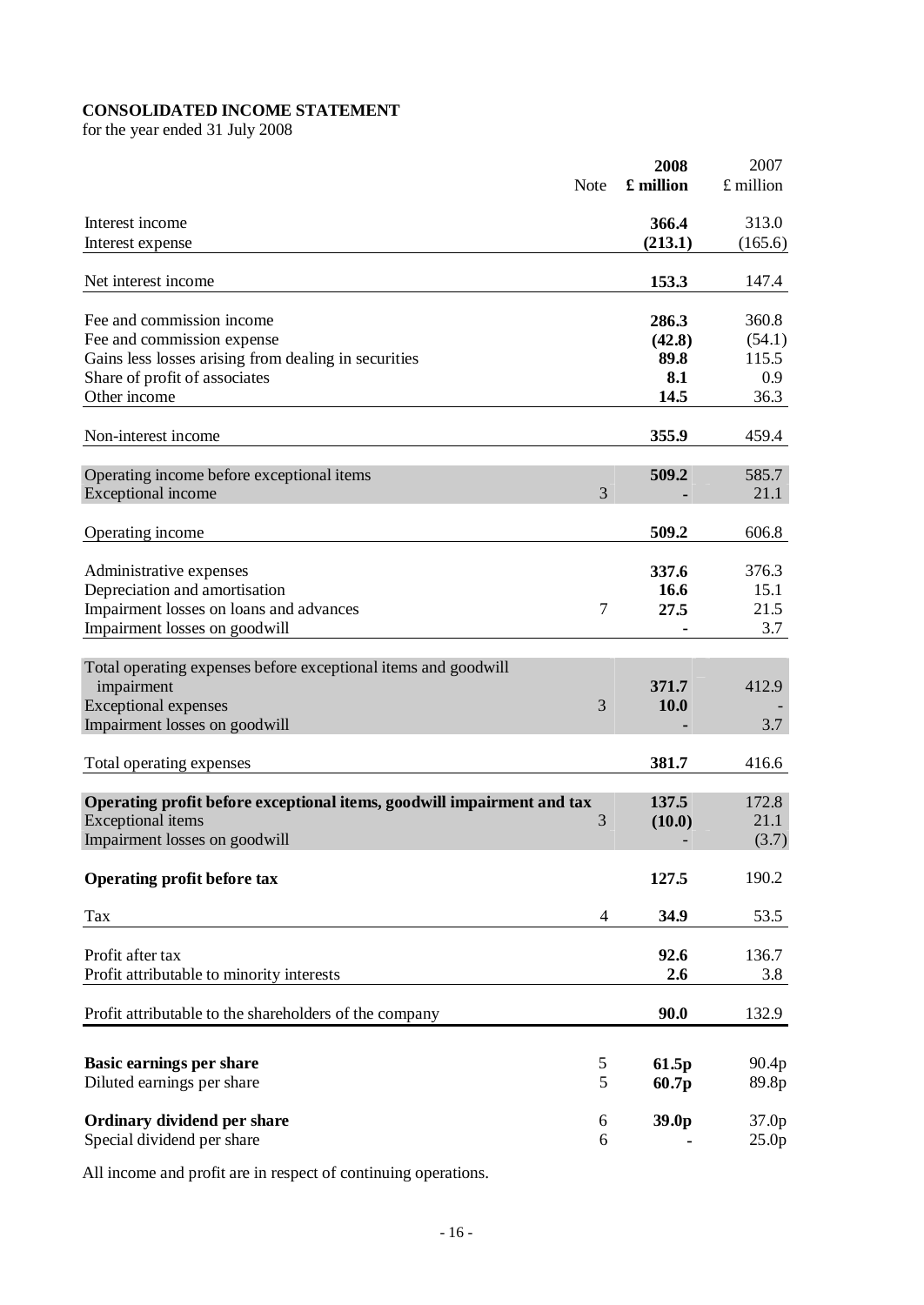# **CONSOLIDATED BALANCE SHEET**

at 31 July 2008

|                                                             |       | 2008      | 2007      |
|-------------------------------------------------------------|-------|-----------|-----------|
|                                                             | Note  | £ million | £ million |
| <b>Assets</b>                                               |       |           |           |
| Cash and balances at central banks                          |       | 1.5       | 1.6       |
| Settlement accounts                                         |       | 450.0     | 624.9     |
| Loans and advances to customers                             | 7     | 2,232.2   | 1,962.5   |
| Loans and advances to banks                                 |       | 307.8     | 577.9     |
| Debt securities and equity shares: long trading positions   |       | 100.0     | 116.7     |
| Financial instruments classified as available for sale      | 8     | 784.3     | 775.2     |
| Equity shares valued at fair value                          | 8     | 16.2      | 16.6      |
| Certificates of deposit classified as loans and receivables | $8\,$ | 1,324.2   | 823.6     |
| Floating rate notes held to maturity                        | 8     | 23.4      | 27.9      |
| Loans to money brokers against stock advanced               |       | 106.8     | 114.3     |
| Intangible assets: goodwill                                 |       | 126.8     | 113.2     |
| Intangible assets: other                                    |       | 7.6       | 7.3       |
| Property, plant and equipment                               |       | 32.6      | 37.4      |
| Interests in associates                                     |       | 73.2      | 1.5       |
| Deferred tax assets                                         |       | 29.0      | 27.8      |
| Prepayments and accrued income                              |       | 89.9      | 82.4      |
| Other receivables                                           |       | 36.3      | 56.4      |
| Derivative financial instruments                            |       | 10.9      | 7.7       |
|                                                             |       |           |           |
| <b>Total assets</b>                                         |       | 5,752.7   | 5,374.9   |
| <b>Liabilities</b>                                          |       |           |           |
| Settlement accounts                                         |       | 451.4     | 484.5     |
| Deposits by customers                                       | 9     | 2,641.7   | 2,302.7   |
| Deposits by banks                                           | 9     | 298.2     | 160.6     |
| Loans and overdrafts from banks                             | 9     | 981.8     | 457.8     |
| Promissory notes and other debt securities                  | 9     | 19.7      | 353.0     |
| Debt securities and equity shares: short trading positions  |       | 38.5      | 67.0      |
| Loans from money brokers against stock advanced             |       | 67.0      | 185.0     |
| Non-recourse borrowings                                     |       | 165.0     | 150.0     |
| Subordinated loan capital                                   |       | 75.0      | 75.0      |
| Other liabilities                                           |       | 155.3     | 192.4     |
| Current tax liabilities                                     |       | 2.4       | 29.3      |
| Accruals and deferred income                                |       | 134.4     | 145.0     |
| Derivative financial instruments                            |       | 1.9       | 20.0      |
|                                                             |       |           |           |
| <b>Total liabilities</b>                                    |       | 5,032.3   | 4,622.3   |
|                                                             |       |           |           |
| <b>Equity</b>                                               |       |           |           |
| Called up share capital                                     | 10    | 37.3      | 36.8      |
| Share premium account                                       | 10    | 274.1     | 264.6     |
| Profit and loss account                                     | 10    | 432.0     | 432.4     |
| Other reserves and minority interests                       | 10    | (23.0)    | 18.8      |
| <b>Total equity</b>                                         |       | 720.4     | 752.6     |
|                                                             |       |           |           |
| <b>Total liabilities and equity</b>                         |       | 5,752.7   | 5,374.9   |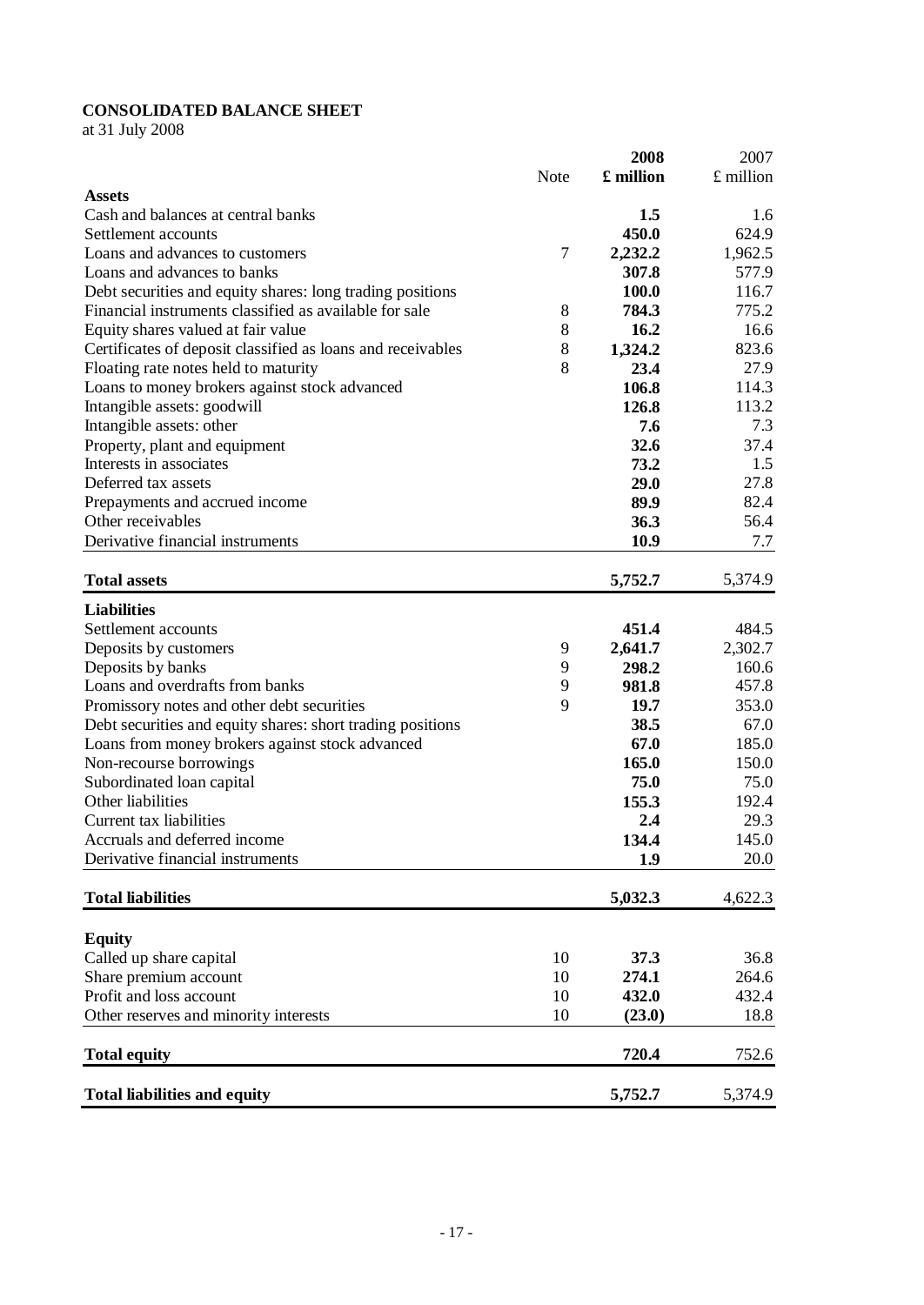# **CONSOLIDATED STATEMENT OF RECOGNISED INCOME AND EXPENSE**

for the year ended 31 July 2008

|                                                                                                                                                         | 2008<br>£ million     | 2007<br>$\pounds$ million |
|---------------------------------------------------------------------------------------------------------------------------------------------------------|-----------------------|---------------------------|
| Profit after tax                                                                                                                                        | 92.6                  | 136.7                     |
| Currency translation differences<br>Cash flow hedging<br>Share-based transactions<br>Movement on financial instruments classified as available for sale | 2.1<br>(0.1)<br>(1.1) | (0.7)<br>1.4<br>0.4       |
| Floating rate notes<br>Equity shares                                                                                                                    | (15.7)<br>(8.7)       | (0.8)<br>5.6              |
|                                                                                                                                                         | (23.5)                | 5.9                       |
|                                                                                                                                                         | 69.1                  | 142.6                     |
| Of which, attributable to:                                                                                                                              |                       |                           |
| Minority interests<br>Shareholders                                                                                                                      | 2.6<br>66.5           | 3.8<br>138.8              |
|                                                                                                                                                         | 69.1                  | 142.6                     |

## **CONSOLIDATED CASH FLOW STATEMENT**

for the year ended 31 July 2008

|                                             | <b>Note</b> | 2008<br>£ million | 2007<br>$£$ million |
|---------------------------------------------|-------------|-------------------|---------------------|
|                                             |             |                   |                     |
| Net cash inflow from operating activities   | 12(a)       | 482.0             | 581.9               |
| Net cash outflow from investing activities: |             |                   |                     |
| Dividends paid to minority interests        |             | (1.4)             | (1.9)               |
| Purchase of:                                |             |                   |                     |
| Assets let under operating leases           |             | (3.8)             | (5.7)               |
| Property, plant and equipment               |             | (8.5)             | (9.6)               |
| Intangible assets                           |             | (2.6)             | (1.8)               |
| Equity shares held for investment           |             | (22.2)            | (25.1)              |
| Own shares for employee share award schemes |             | (19.2)            | (9.0)               |
| Minority interests                          |             | (9.6)             | (10.2)              |
| Subsidiaries and associates                 | 12(b)       | (111.2)           | (12.4)              |
| Sale of:                                    |             |                   |                     |
| Property, plant and equipment               |             | 6.4               | 6.9                 |
| Equity shares held for investment           |             | 8.3               | 45.3                |
|                                             |             | (163.8)           | (23.5)              |
| Net cash inflow before financing            |             | 318.2             | 558.4               |
| Financing activities:                       |             |                   |                     |
| Issue of ordinary share capital             |             | 10.0              | 5.0                 |
| Equity dividends paid                       |             | (92.7)            | (49.3)              |
| Interest paid on subordinated loan capital  |             | (5.6)             | (5.6)               |
| Net increase in cash                        |             | 229.9             | 508.5               |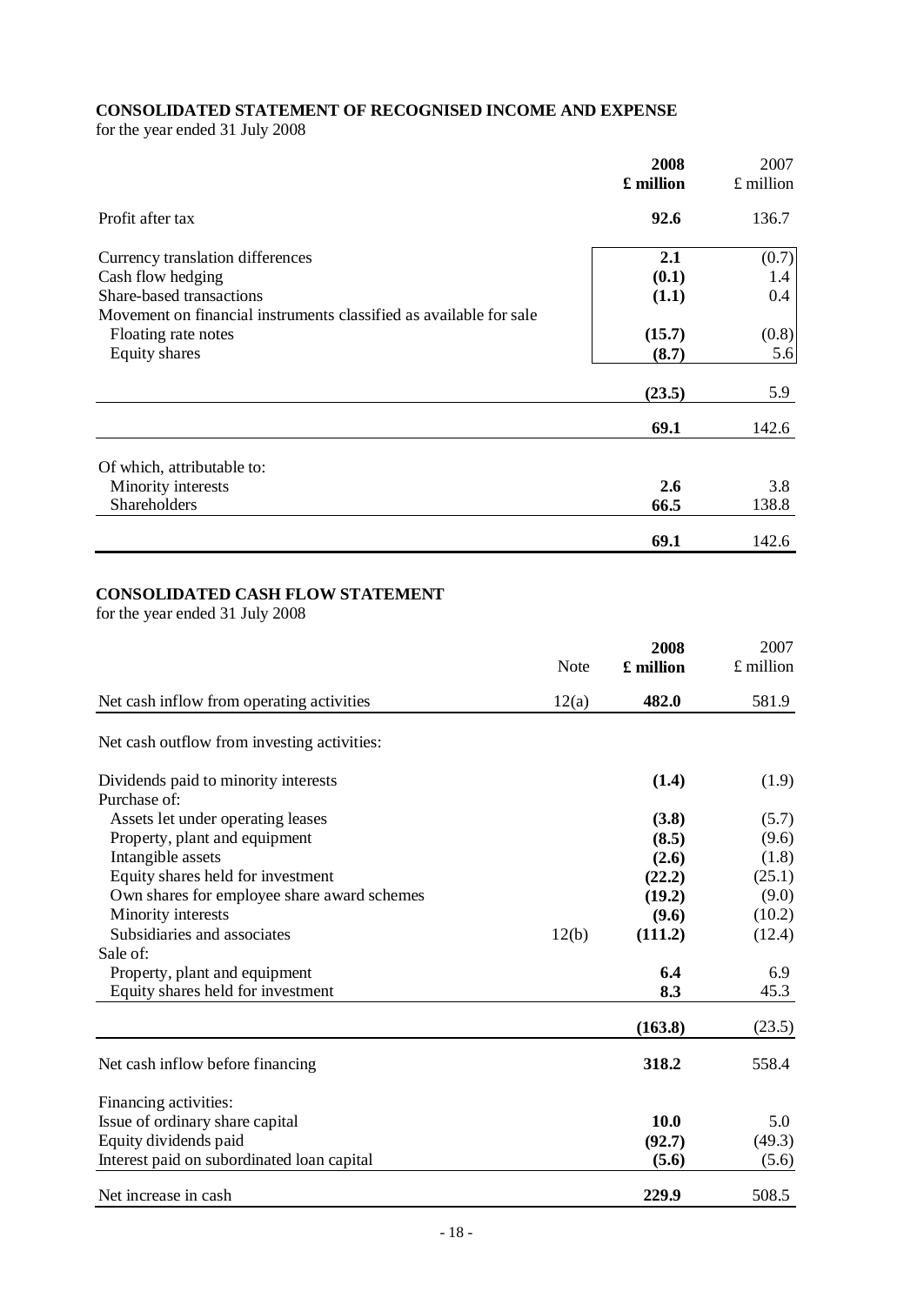## **1. Basis of preparation and accounting policies**

The financial information contained in this announcement does not constitute statutory accounts for the year ended 31 July 2008 within the meaning of section 240 of the Companies Act 1985, but is derived from those accounts, on which the auditors have yet to sign their report. The accounting policies used are consistent with those set out in the Annual Report 2007. In addition an accounting policy to define exceptional items will be included in the Annual Report 2008 as follows:

"Items of income and expense that are material by size and/or nature and are non-recurring are classified as exceptional items on the face of the income statement. The separate reporting of these items helps give an indication of the group's underlying performance."

While the financial information has been computed in accordance with International Financial Reporting Standards ("IFRS"), this announcement does not itself comply with IFRS. The company expects to publish full financial statements that comply with IFRS by 13 October 2008.

The financial information for the year ended 31 July 2007 has been derived from the audited financial statements of Close Brothers Group plc for that year, which have been reported on by Deloitte & Touche LLP and delivered to the Registrar of Companies. The report of the auditors on those statutory accounts was unqualified and did not contain a statement under Section 237(2) or (3) of the Companies Act 1985.

#### **2. Segmental analysis**

The directors manage the group primarily by class of business and present the segmental analysis on that basis. The group's activities are organised in four primary divisions namely Asset Management, Banking, Corporate Finance and Securities. A description of the activities of these divisions is given in the Review of Operations.

Divisions charge market prices for services rendered to other parts of the group. Funding charges between segments are determined by the Banking division's treasury operation having regard to commercial demands. Substantially all of the group's activities and revenue are located within the British Isles.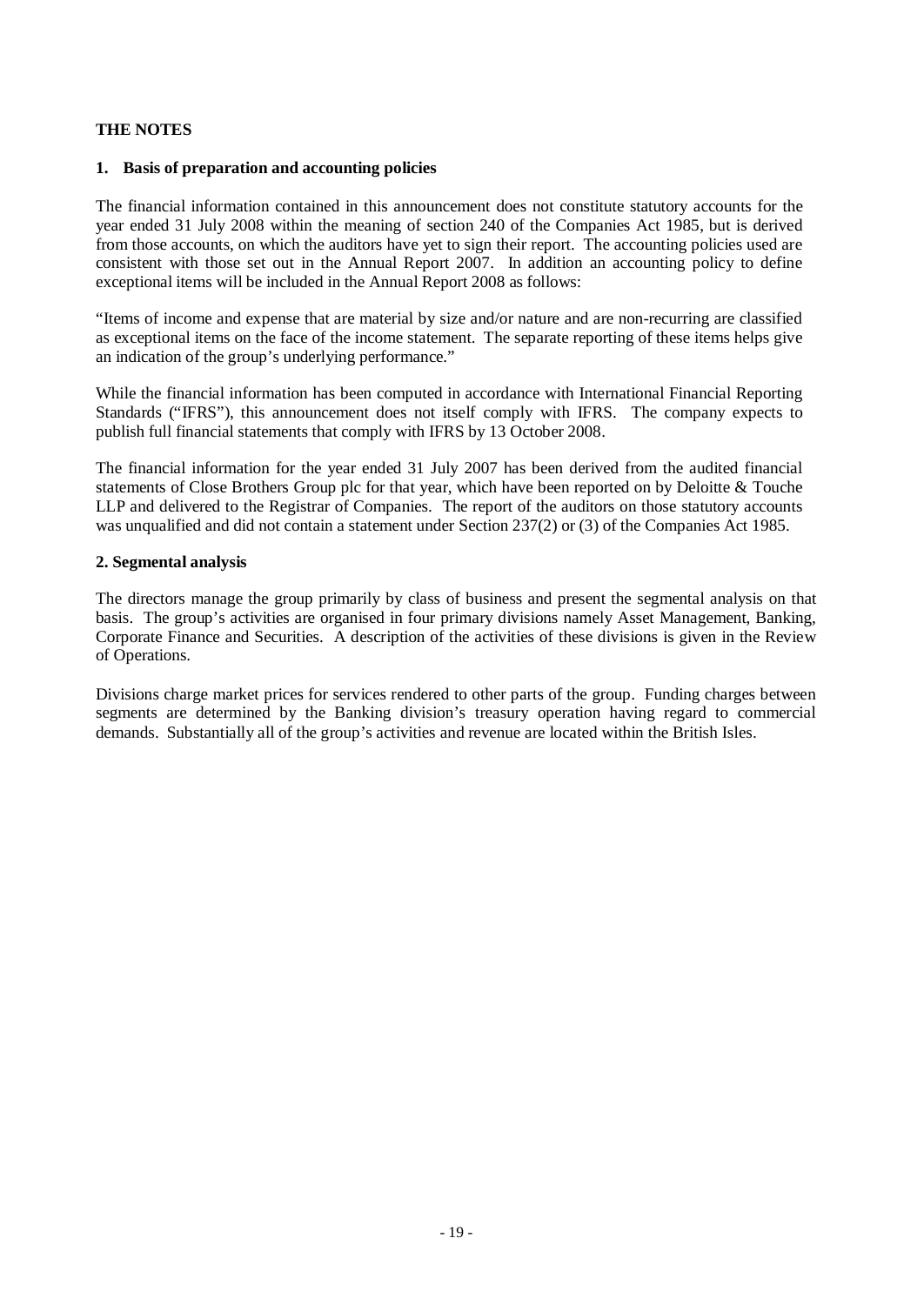## **2. Segmental analysis** continued

|                                                                                                                    | Asset<br><b>Management</b><br>£ million | <b>Banking</b><br>£ million | Corporate<br><b>Finance</b><br>£ million | <b>Securities</b><br>£ million | Group<br>£ million | <b>Total</b><br>£ million |
|--------------------------------------------------------------------------------------------------------------------|-----------------------------------------|-----------------------------|------------------------------------------|--------------------------------|--------------------|---------------------------|
| <b>Summary Income Statement for the year</b><br>ended 31 July 2008                                                 |                                         |                             |                                          |                                |                    |                           |
| Operating income before exceptional items                                                                          | 133.5                                   | 207.1                       | 56.5                                     | <b>110.0</b>                   | 2.1                | 509.2                     |
| Administrative expenses, depreciation and<br>amortisation                                                          | (100.9)                                 | (105.1)                     | (46.5)                                   | (71.3)                         | (20.4)             | (344.2)                   |
| Impairment losses on loans and advances                                                                            |                                         | (27.5)                      |                                          |                                |                    | (27.5)                    |
| Total operating expenses before exceptionals                                                                       | (100.9)                                 | (132.6)                     | (46.5)                                   | (71.3)                         | (20.4)             | (371.7)                   |
| Operating profit before exceptional<br>items, goodwill impairment and tax<br>Exceptional items: Advisers' fees and | 32.6                                    | 74.5                        | <b>10.0</b>                              | 38.7                           | (18.3)             | 137.5                     |
| restructuring costs                                                                                                | (2.1)                                   | (0.3)                       | (0.9)                                    | (1.3)                          | (5.4)              | (10.0)                    |
| Operating profit before tax                                                                                        | 30.5                                    | 74.2                        | 9.1                                      | 37.4                           | (23.7)             | 127.5                     |
| Tax<br>Minority interests                                                                                          | (5.9)<br>(0.6)                          | (21.6)<br>(0.1)             | (2.8)<br>(1.6)                           | (8.5)                          | 3.9<br>(0.3)       | (34.9)<br>(2.6)           |
| Profit after tax and minority interests                                                                            | 24.0                                    | 52.5                        | 4.7                                      | 28.9                           | (20.1)             | 90.0                      |

For the year ended 31 July 2008, the operating income before exceptional items and the operating profit before tax of the Securities division included £7.2 million relating to its share of profit of associates.

## **Summary Pro forma Balance Sheet at 31 July 2008**

|                                                                | <b>Asset</b>      |                | Corporate      |                   |           |              |
|----------------------------------------------------------------|-------------------|----------------|----------------|-------------------|-----------|--------------|
|                                                                | <b>Management</b> | <b>Banking</b> | <b>Finance</b> | <b>Securities</b> | Group     | <b>Total</b> |
|                                                                | £ million         | £ million      | £ million      | £ million         | £ million | £ million    |
| <b>Assets</b>                                                  |                   |                |                |                   |           |              |
| Cash and cash equivalents                                      | 544.9             | 1,799.4        | 16.3           | 23.6              | 0.6       | 2,384.8      |
| Settlement accounts                                            |                   |                |                | 450.0             |           | 450.0        |
| Loans and advances to customers                                | 12.2              | 2,220.0        |                |                   |           | 2,232.2      |
| Debt securities and equity shares: long                        |                   |                |                |                   |           |              |
| trading positions                                              |                   |                |                | 100.0             |           | 100.0        |
| Loans to money brokers                                         |                   |                |                | 106.8             |           | 106.8        |
| Intangible assets                                              | 62.7              | 29.9           | 11.5           | 30.3              |           | 134.4        |
| Interests in associates                                        | 0.3               |                | 10.5           |                   | 62.4      | 73.2         |
| Other assets and receivables                                   | 80.1              | 114.9          | 13.4           | 27.9              | 35.0      | 271.3        |
| Intercompany balances                                          | 348.4             | (283.9)        | 6.7            | (26.7)            | (44.5)    |              |
| <b>Total assets</b>                                            | 1,048.6           | 3,880.3        | 58.4           | 711.9             | 53.5      | 5,752.7      |
| <b>Liabilities</b>                                             |                   |                |                |                   |           |              |
| Settlement accounts                                            |                   |                |                | 451.4             |           | 451.4        |
| Deposits by customers                                          | 786.7             | 1,855.0        |                |                   |           | 2,641.7      |
| Deposits by banks                                              | 10.0              | 288.2          |                |                   |           | 298.2        |
| <b>Borrowings</b>                                              |                   | 1,108.2        |                | 2.5               | 130.8     | 1,241.5      |
| Debt securities and equity shares: short                       |                   |                |                |                   |           |              |
| trading positions                                              |                   |                |                | 38.5              |           | 38.5         |
| Loans from money brokers                                       |                   |                |                | 67.0              |           | 67.0         |
| Provisions and other payables                                  | 78.7              | 104.5          | 28.5           | 52.9              | 29.4      | 294.0        |
| Intercompany balances                                          | 21.7              | 218.9          | 16.7           | 1.0               | (258.3)   |              |
| <b>Total liabilities</b>                                       | 897.1             | 3,574.8        | 45.2           | 613.3             | (98.1)    | 5,032.3      |
| <b>Equity</b>                                                  | 151.5             | 305.5          | 13.2           | 98.6              | 151.6     | 720.4        |
| <b>Total liabilities and equity</b>                            | 1,048.6           | 3,880.3        | 58.4           | 711.9             | 53.5      | 5,752.7      |
| Other segmental information for the year<br>ended 31 July 2008 |                   |                |                |                   |           |              |
| Property, plant, equipment and intangible                      |                   |                |                |                   |           |              |
| asset expenditure                                              | 2.0               | 6.6            | 3.1            | 2.2               | 1.0       | 14.9         |
| Employees (average number)                                     | 874               | 1,230          | 186            | 266               | 68        | 2,624        |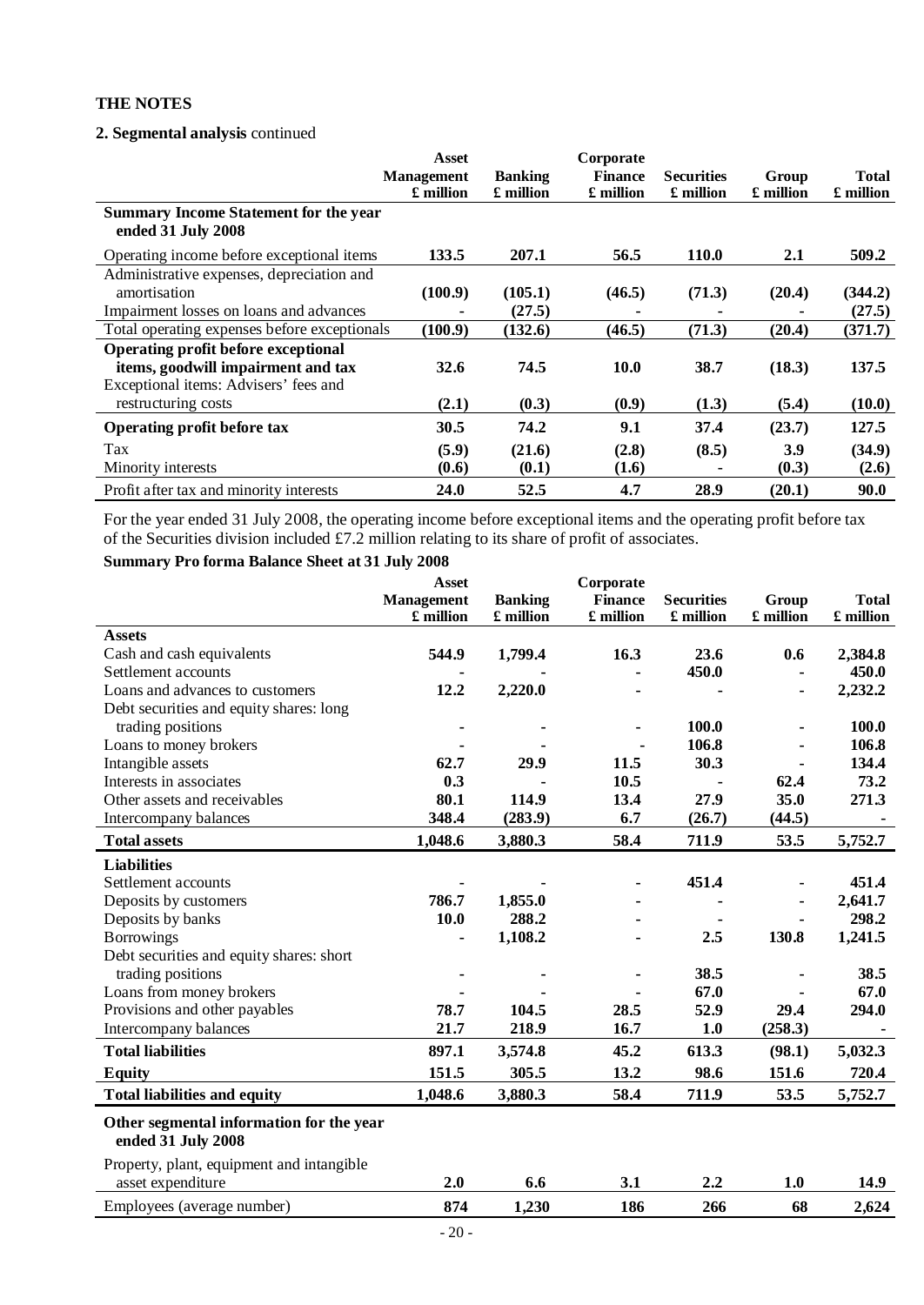# **2. Segmental analysis** continued

|                                                                                  | <b>Asset</b><br><b>Management</b> | <b>Banking</b> | Corporate<br><b>Finance</b> | <b>Securities</b> | Group                    | <b>Total</b>   |
|----------------------------------------------------------------------------------|-----------------------------------|----------------|-----------------------------|-------------------|--------------------------|----------------|
| <b>Summary Income Statement for the year</b>                                     | £ million                         | £ million      | £ million                   | £ million         | £ million                | £ million      |
| ended 31 July 2007                                                               |                                   |                |                             |                   |                          |                |
| Operating income before exceptional items                                        | 177.5                             | 197.8          | 77.2                        | 128.0             | 5.2                      | 585.7          |
| Administrative expenses, depreciation and                                        |                                   |                |                             |                   |                          |                |
| amortisation                                                                     | (120.9)                           | (104.6)        | (54.7)                      | (83.9)            | (27.3)                   | (391.4)        |
| Impairment losses on loans and advances                                          |                                   | (21.5)         |                             |                   |                          | (21.5)         |
| Total operating expenses before exceptionals                                     | (120.9)                           | (126.1)        | (54.7)                      | (83.9)            | (27.3)                   | (412.9)        |
| <b>Operating profit before exceptional</b><br>items, goodwill impairment and tax | 56.6                              | 71.7           | 22.5                        | 44.1              | (22.1)                   | 172.8          |
| Exceptional items: Investment gains and                                          |                                   |                |                             |                   |                          |                |
| private equity performance fees                                                  | 21.1                              |                |                             |                   |                          | 21.1           |
| Impairment losses on goodwill                                                    |                                   |                |                             |                   | (3.7)                    | (3.7)          |
| Operating profit before tax                                                      | 77.7                              | 71.7           | 22.5                        | 44.1              | (25.8)                   | 190.2          |
| Tax                                                                              | (20.0)                            | (16.8)         | (7.7)                       | (14.1)            | 5.1                      | (53.5)         |
| Minority interests                                                               | (0.7)                             | (1.0)          | (1.8)                       |                   | (0.3)                    | (3.8)          |
| Profit after tax and minority interests                                          | 57.0                              | 53.9           | 13.0                        | 30.0              | (21.0)                   | 132.9          |
| <b>Summary Pro forma Balance Sheet at 31 July 2007</b>                           |                                   |                |                             |                   |                          |                |
| <b>Assets</b>                                                                    |                                   |                |                             |                   |                          |                |
| Cash and cash equivalents                                                        | 584.5                             | 1,532.4        | 10.1                        | 22.3              | 0.1                      | 2,149.4        |
| Settlement accounts                                                              |                                   |                |                             | 624.9             | $\overline{\phantom{a}}$ | 624.9          |
| Loans and advances to customers                                                  | 9.3                               | 1,953.2        |                             |                   | $\overline{\phantom{a}}$ | 1,962.5        |
| Debt securities and equity shares: long                                          |                                   |                |                             |                   |                          |                |
| trading positions<br>Loans to money brokers                                      |                                   |                |                             | 116.7<br>114.3    |                          | 116.7<br>114.3 |
| Intangible assets                                                                | 64.3                              | 17.6           | 6.2                         | 32.4              |                          | 120.5          |
| Interests in associates                                                          | 0.1                               |                | 1.4                         |                   |                          | 1.5            |
| Other assets and receivables                                                     | 88.4                              | 122.8          | 19.0                        | 27.5              | 27.4                     | 285.1          |
| Intercompany balances                                                            | 310.4                             | (238.3)        | 35.1                        | (26.3)            | (80.9)                   |                |
| <b>Total assets</b>                                                              | 1,057.0                           | 3,387.7        | 71.8                        | 911.8             | (53.4)                   | 5,374.9        |
|                                                                                  |                                   |                |                             |                   |                          |                |
| <b>Liabilities</b>                                                               |                                   |                |                             |                   |                          |                |
| Settlement accounts                                                              |                                   |                |                             | 484.5             |                          | 484.5          |
| Deposits by customers                                                            | 779.2                             | 1,523.5        |                             |                   |                          | 2,302.7        |
| Deposits by banks                                                                | 2.1                               | 158.5          |                             |                   |                          | 160.6          |
| <b>Borrowings</b><br>Debt securities and equity shares: short                    |                                   | 1,026.2        |                             | 9.6               |                          | 1,035.8        |
| trading positions                                                                |                                   |                |                             | 67.0              |                          | 67.0           |
| Loans from money brokers                                                         |                                   |                |                             | 185.0             |                          | 185.0          |
| Provisions and other payables                                                    | 105.7                             | 133.3          | 43.2                        | 73.2              | 31.3                     | 386.7          |
| Intercompany balances                                                            | 18.1                              | 251.1          | 0.3                         | 0.3               | (269.8)                  |                |
| <b>Total liabilities</b>                                                         | 905.1                             | 3,092.6        | 43.5                        | 819.6             | (238.5)                  | 4,622.3        |
| <b>Equity</b>                                                                    | 151.9                             | 295.1          | 28.3                        | 92.2              | 185.1                    | 752.6          |
| <b>Total liabilities and equity</b>                                              | 1,057.0                           | 3,387.7        | 71.8                        | 911.8             | (53.4)                   | 5,374.9        |
| Other segmental information for the year<br>ended 31 July 2007                   |                                   |                |                             |                   |                          |                |
| Property, plant, equipment and intangible                                        |                                   |                |                             |                   |                          |                |
| asset expenditure                                                                | 2.2                               | 11.3           | 0.8                         | 2.7               | 0.1                      | 17.1           |
| Employees (average number)                                                       | 864                               | 1,207          | 175                         | 259               | 66                       | 2,571          |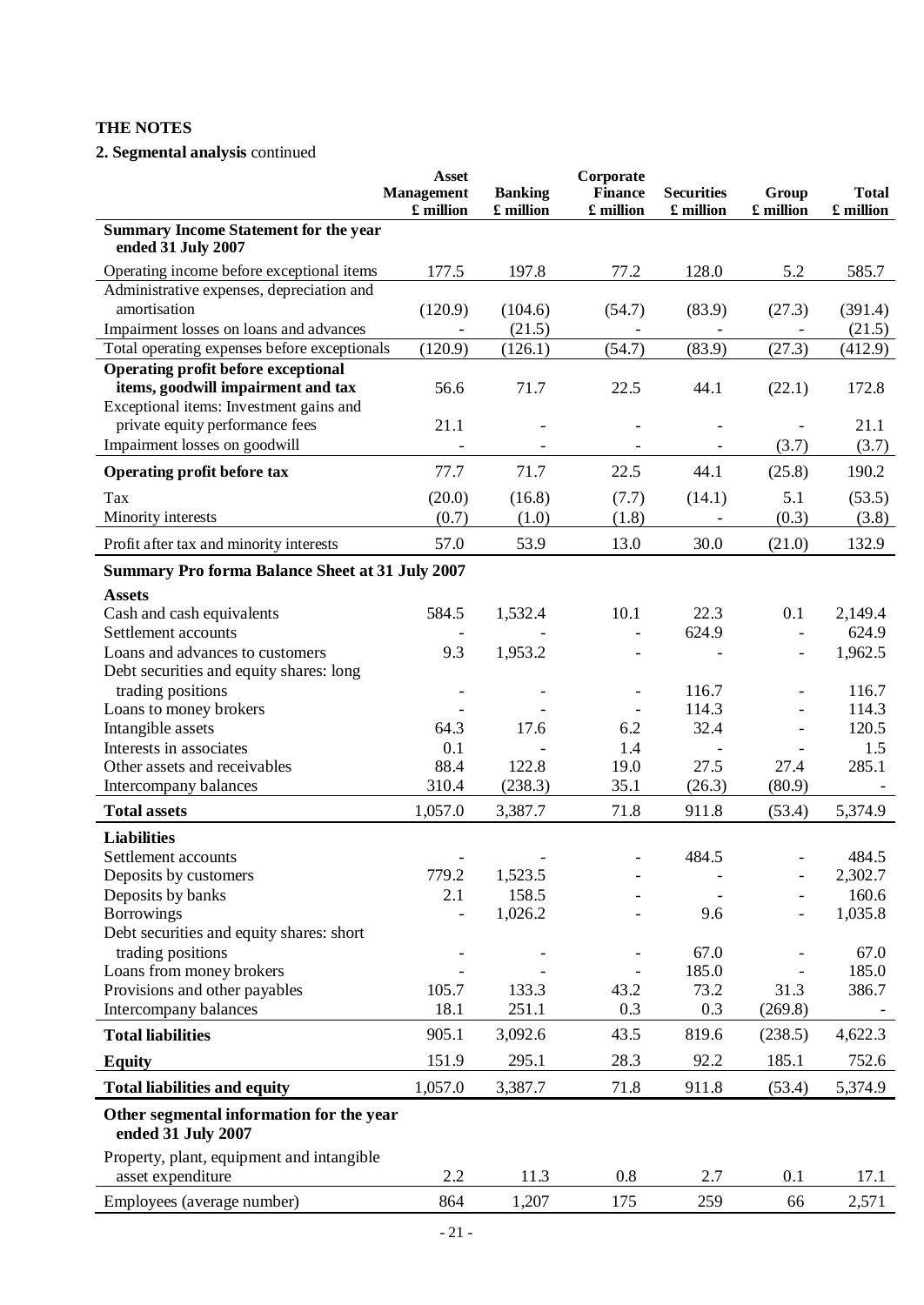# **3. Exceptional items**

|                                                             | 2008      | 2007        |
|-------------------------------------------------------------|-----------|-------------|
|                                                             | £ million | £ million   |
| <b>Exceptional income</b>                                   |           |             |
| Investment gains and private equity performance fees        |           | 21.1        |
| <b>Exceptional expenses</b>                                 |           |             |
| Advisers' fees in respect of potential offers for the group | (5.0)     |             |
| Restructuring costs                                         | (5.0)     |             |
|                                                             |           |             |
|                                                             | (10.0)    | 21.1        |
|                                                             |           |             |
| 4. Tax expense                                              |           |             |
|                                                             | 2008      | 2007        |
|                                                             | £ million | $£$ million |
|                                                             |           |             |
| Tax recognised in the income statement:                     |           |             |
| UK corporation tax                                          | 26.1      | 63.7        |
| Foreign tax                                                 | 6.3       | 4.3         |
| Current year tax charge                                     | 32.4      | 68.0        |
| Deferred tax expense/(credit)                               | 2.3       | (6.2)       |
| Prior year tax provision                                    | 0.2       | (8.3)       |
|                                                             | 34.9      | 53.5        |
| Tax recognised in equity:                                   |           |             |
| Current tax relating to:                                    |           |             |
| Financial instruments classified as available for sale      | (6.5)     |             |
| Share-based transactions                                    | (2.1)     | (1.1)       |
| Deferred tax relating to:                                   |           |             |
| Cash flow hedging                                           | (0.1)     | 0.5         |
| Financial instruments classified as available for sale      | (3.5)     | 2.0         |
| Share-based transactions                                    | 0.6       | 1.1         |
|                                                             |           |             |
|                                                             | (11.6)    | 2.5         |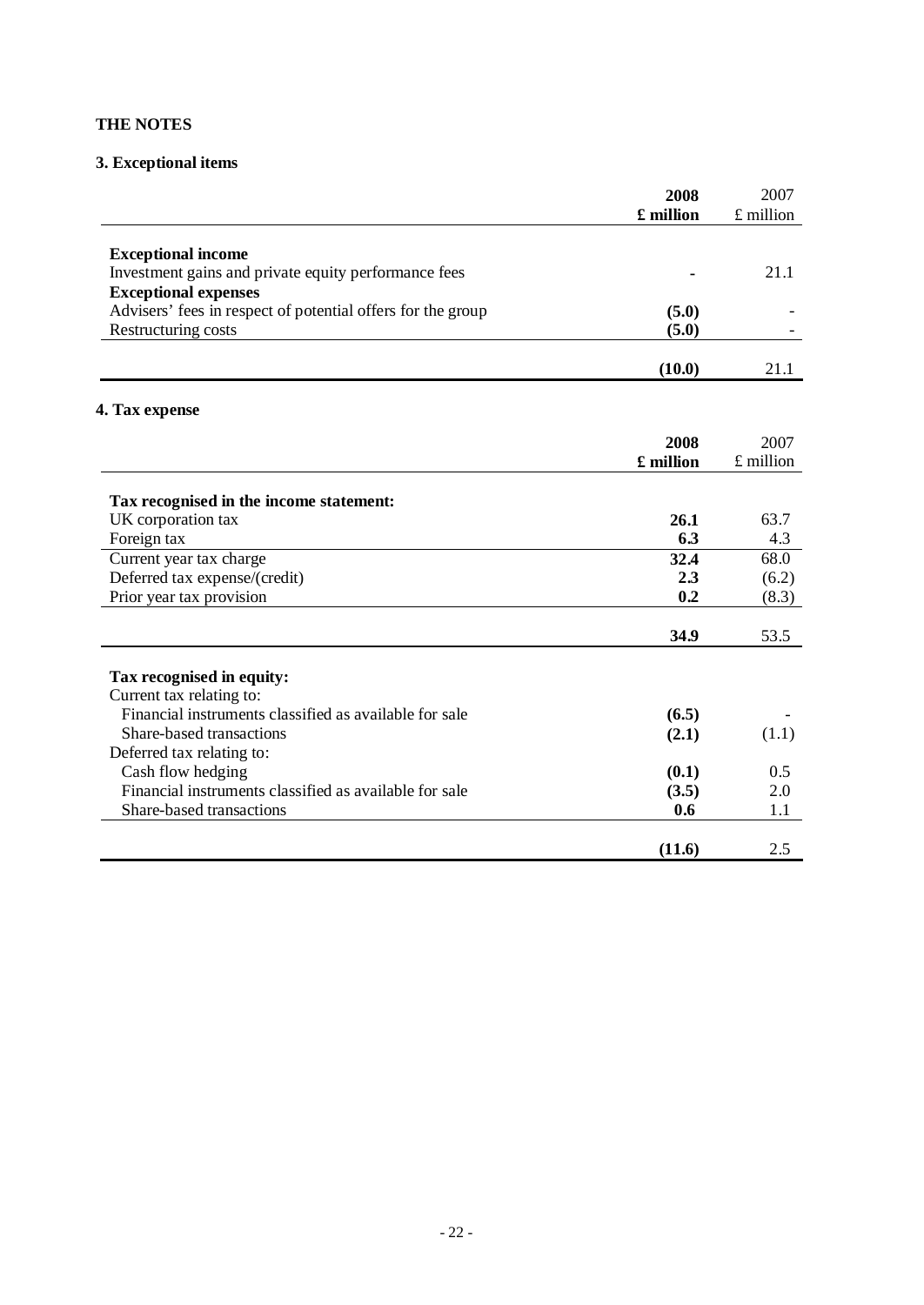## **5. Earnings per share**

Earnings per share is presented on four bases: basic; diluted; adjusted basic; and adjusted diluted. Basic earnings per share is in respect of all activities and diluted earnings per share takes into account the dilution effects which would arise on the conversion or vesting of share options and share awards in issue during the period. Adjusted basic earnings per share excludes exceptional items and impairment losses on goodwill to enable comparison of the underlying earnings of the business with prior periods and adjusted diluted earnings per share takes into account the same dilution effects as for diluted earnings per share described above.

|                                                                         | 2008           | 2007        |
|-------------------------------------------------------------------------|----------------|-------------|
|                                                                         |                |             |
| <b>Earnings per share</b><br><b>Basic</b>                               | 61.5p          | 90.4p       |
| Diluted                                                                 | 60.7p          | 89.8p       |
| Adjusted basic                                                          | 67.3p          | 82.8p       |
| Adjusted diluted                                                        | 66.4p          | 82.3p       |
|                                                                         |                |             |
|                                                                         | £ million      | $£$ million |
| <b>Profit attributable to shareholders</b>                              | 90.0           | 132.9       |
| Adjustments:                                                            |                |             |
| Exceptional expense/(income)                                            | 10.0           | (21.1)      |
| Tax effect of exceptional items                                         | (1.5)          | 6.3         |
| Impairment losses on goodwill                                           | $\blacksquare$ | 3.7         |
| Adjusted profit attributable to shareholders                            | 98.5           | 121.8       |
|                                                                         |                |             |
|                                                                         | million        | million     |
| <b>Average number of shares</b>                                         |                |             |
| <b>Basic weighted</b>                                                   | 146.4          | 147.1       |
| Effect of dilutive share options and awards                             | 1.9            | 0.9         |
|                                                                         |                |             |
| <b>Diluted weighted</b>                                                 | 148.3          | 148.0       |
| <b>6. Dividends</b>                                                     |                |             |
|                                                                         |                |             |
|                                                                         | 2008           | 2007        |
|                                                                         | £ million      | $£$ million |
| For each ordinary share:                                                |                |             |
| Final dividend for previous financial year paid in November 2007: 25p   |                |             |
| (2006:22p)                                                              | 36.4           | 31.9        |
| Special dividend for previous financial year paid in November 2007: 25p | 36.4           |             |
| Interim dividend for current financial year paid in April 2008: 13.5p   |                |             |
| (2007:12p)                                                              | 19.9           | 17.4        |
|                                                                         |                |             |
|                                                                         | 92.7           | 49.3        |

A final dividend relating to the year ended 31 July 2008 of 25.5p, amounting to an estimated £36.2 million, is proposed. This final dividend, which is due to be paid on 14 November 2008, is not reflected in these financial statements.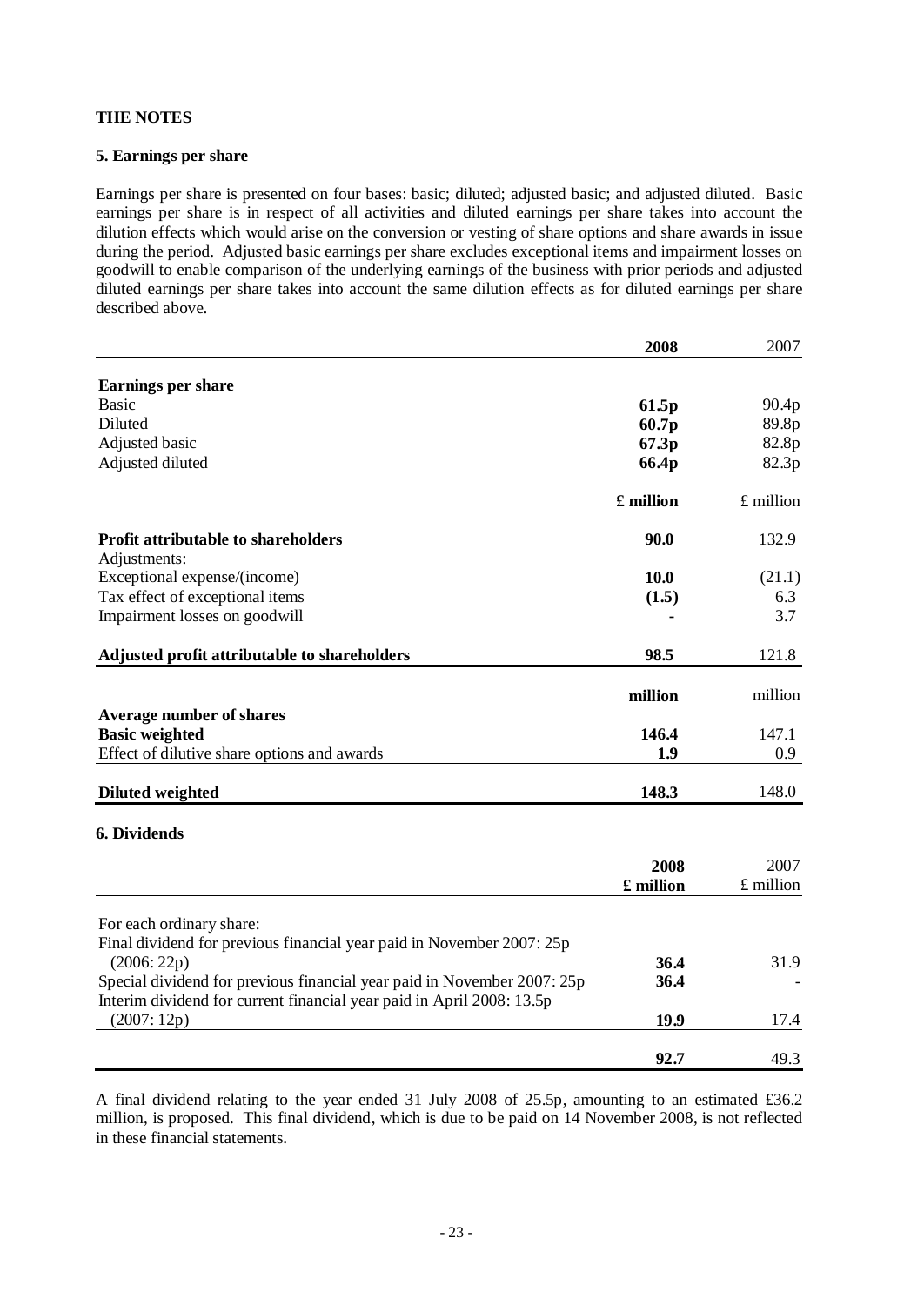## **7. Loans and advances to customers**

|                                                        |                   |                   | 2008              | 2007          |
|--------------------------------------------------------|-------------------|-------------------|-------------------|---------------|
|                                                        |                   |                   | £ million         | $£$ million   |
|                                                        |                   |                   |                   |               |
| Loans and advances are repayable:                      |                   |                   |                   |               |
| On demand or at short notice                           |                   |                   | 151.6             | 91.0          |
| Within three months                                    |                   |                   | 633.9             | 588.0         |
| Between three months and one year                      |                   |                   | 738.5             | 591.7         |
| Between one and two years                              |                   |                   | 360.0<br>385.5    | 341.1         |
| Between two and five years                             |                   |                   | 13.0              | 376.1<br>19.0 |
| After more than five years<br>Impairment provisions    |                   |                   | (50.3)            | (44.4)        |
|                                                        |                   |                   |                   |               |
|                                                        |                   |                   | 2,232.2           | 1,962.5       |
| <b>Impairment provisions on loans and advances:</b>    |                   |                   |                   |               |
| Opening balance                                        |                   |                   | 44.4              | 46.5          |
| Charge for the year                                    |                   |                   | 27.5              | 21.5          |
| Amounts written off net of recoveries                  |                   |                   | (21.6)            | (23.6)        |
|                                                        |                   |                   |                   |               |
|                                                        |                   |                   | 50.3              | 44.4          |
| 8. Non-trading financial instruments                   |                   |                   |                   |               |
|                                                        |                   |                   |                   | 2007          |
|                                                        |                   |                   | 2008<br>£ million | £ million     |
|                                                        |                   |                   |                   |               |
| Financial instruments classified as available for sale |                   |                   |                   |               |
| Equity shares                                          |                   |                   |                   |               |
| Listed                                                 |                   |                   | 17.2              | 28.6          |
| Unlisted                                               |                   |                   | 15.8              | 0.3           |
|                                                        |                   |                   | 33.0              | 28.9          |
| Floating rate notes                                    |                   |                   | 751.3             | 746.3         |
|                                                        |                   |                   |                   |               |
|                                                        |                   |                   | 784.3             | 775.2         |
| Equity shares valued at fair value                     |                   |                   |                   |               |
| Listed                                                 |                   |                   |                   | 4.6           |
| Unlisted                                               |                   |                   | 16.2              | 12.0          |
|                                                        |                   |                   |                   |               |
|                                                        |                   |                   | 16.2              | 16.6          |
|                                                        | 2008              |                   | 2007              |               |
|                                                        | <b>Book value</b> | <b>Fair value</b> | Book value        | Fair value    |
|                                                        | £ million         | £ million         | $£$ million       | $£$ million   |
|                                                        |                   |                   |                   |               |
| Certificates of deposit classified as loans            |                   |                   |                   |               |
| and receivables                                        | 1,324.2           | 1,324.0           | 823.6             | 823.4         |
| Floating rate notes held to maturity                   | 23.4              | 20.8              | 27.9              | 27.9          |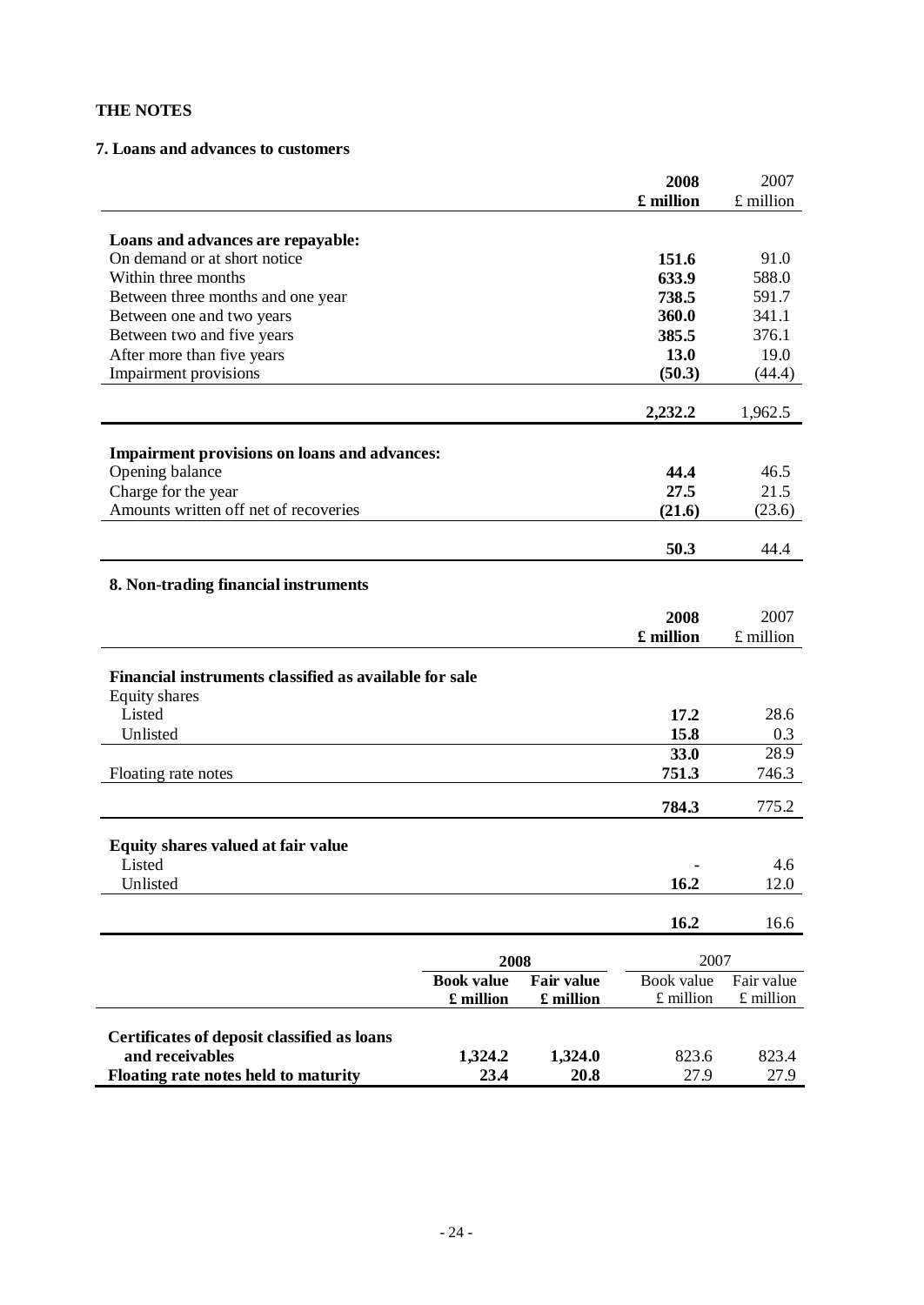## **8. Non-trading financial instruments** continued

Movements on the book value of floating rate notes and equity shares held during the year comprise:

|                                                        | <b>Floating rate notes</b>                |                                         |                                           | <b>Equity shares</b>                 |
|--------------------------------------------------------|-------------------------------------------|-----------------------------------------|-------------------------------------------|--------------------------------------|
|                                                        | <b>Available</b><br>for sale<br>£ million | <b>Held to</b><br>maturity<br>£ million | <b>Available</b><br>for sale<br>£ million | Valued at<br>fair value<br>£ million |
| At 1 August 2007                                       | 746.3                                     | 27.9                                    | 28.9                                      | 16.6                                 |
| <b>Additions</b>                                       | 2.5                                       | 4.5                                     | 15.9                                      | 6.3                                  |
|                                                        |                                           |                                         |                                           |                                      |
| Disposals                                              | (5.0)                                     |                                         | (0.6)                                     | (6.9)                                |
| Redemptions at maturity                                |                                           | (9.9)                                   |                                           |                                      |
| Currency translation differences                       | 29.7                                      | 1.5                                     | 3.0                                       |                                      |
| Impairment                                             |                                           | (0.6)                                   |                                           |                                      |
| Increase/(decrease) in carrying value of:              |                                           |                                         |                                           |                                      |
| Financial instruments classified as available for sale | (22.2)                                    |                                         | (14.2)                                    |                                      |
| Listed equity shares held at fair value                |                                           |                                         |                                           | (0.1)                                |
| Unlisted equity shares held at fair value              |                                           |                                         |                                           | 0.3                                  |
| At 31 July 2008                                        | 751.3                                     | 23.4                                    | <b>33.0</b>                               | 16.2                                 |

In respect of floating rate notes, both classified as available for sale and held to maturity, £21.8 million (2007: £9.7 million) were due to mature within one year and £29.4 million (2007: £29.6 million) have been issued by corporates with the remainder issued by banks and building societies.

# **9. Financial liabilities**

|                            | On demand<br>or at short<br>notice<br>£ million | Within<br>three<br>months<br>£ million | <b>Between</b><br>three months<br>and one year<br>£ million | <b>Between</b><br>one and two<br>vears<br>£ million | <b>Between</b><br>two and<br>five years<br>£ million | <b>After</b><br>more than<br>five years<br>£ million | <b>Total</b><br>£ million |
|----------------------------|-------------------------------------------------|----------------------------------------|-------------------------------------------------------------|-----------------------------------------------------|------------------------------------------------------|------------------------------------------------------|---------------------------|
| At 31 July 2008            |                                                 |                                        |                                                             |                                                     |                                                      |                                                      |                           |
| Deposits by customers      | 842.1                                           | 1,492.8                                | 270.2                                                       | <b>15.1</b>                                         | 21.5                                                 |                                                      | 2,641.7                   |
| Deposits by banks          | 37.7                                            | 210.1                                  | 48.4                                                        | 2.0                                                 |                                                      | $\blacksquare$                                       | 298.2                     |
| Loans and overdrafts       |                                                 |                                        |                                                             |                                                     |                                                      |                                                      |                           |
| from banks                 | 14.2                                            | 80.6                                   | 205.1                                                       | 274.4                                               | 407.5                                                | $\blacksquare$                                       | 981.8                     |
| Promissory notes and other |                                                 |                                        |                                                             |                                                     |                                                      |                                                      |                           |
| debt securities            | $\blacksquare$                                  | $\blacksquare$                         |                                                             |                                                     |                                                      | <b>19.7</b>                                          | 19.7                      |
|                            | 894.0                                           | 1,783.5                                | 523.7                                                       | 291.5                                               | 429.0                                                | 19.7                                                 | 3,941.4                   |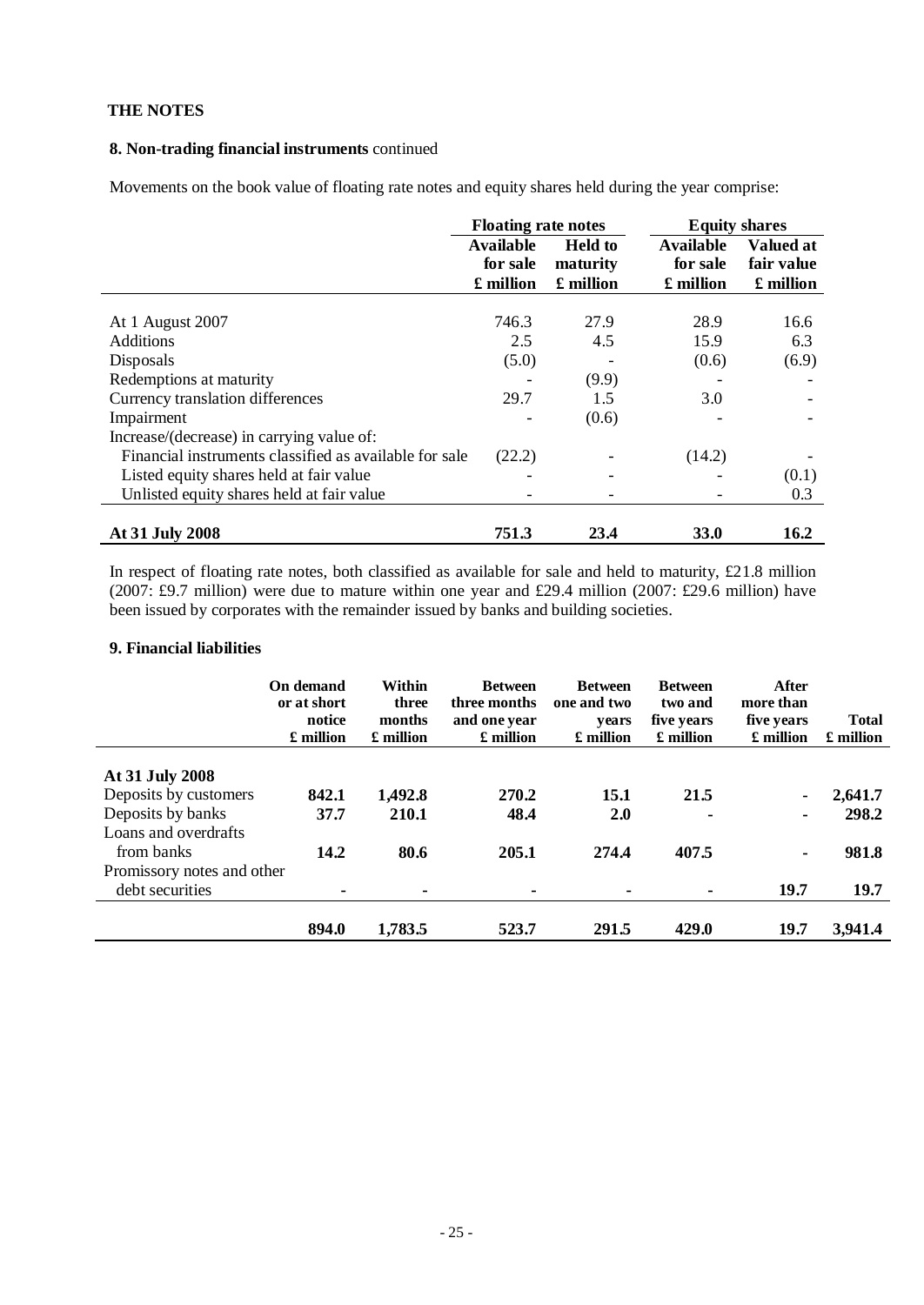## **9. Financial liabilities** continued

|                            | On demand<br>or at short<br>notice<br>£ million | Within<br>three<br>months<br>£ million | <b>Between</b><br>three months<br>and one year<br>£ million | <b>Between</b><br>one and two<br>vears<br>£ million | <b>Between</b><br>two and<br>five<br>vears<br>£ million | <b>After</b><br>more<br>than<br>five years<br>£ million | <b>Total</b><br>£ million |
|----------------------------|-------------------------------------------------|----------------------------------------|-------------------------------------------------------------|-----------------------------------------------------|---------------------------------------------------------|---------------------------------------------------------|---------------------------|
|                            |                                                 |                                        |                                                             |                                                     |                                                         |                                                         |                           |
| At 31 July 2007            |                                                 |                                        |                                                             |                                                     |                                                         |                                                         |                           |
| Deposits by customers      | 649.6                                           | 1,374.2                                | 255.9                                                       | 11.7                                                | 11.3                                                    |                                                         | 2,302.7                   |
| Deposits by banks          | 35.8                                            | 38.9                                   | 85.9                                                        | ۰                                                   |                                                         | -                                                       | 160.6                     |
| Loans and overdrafts       |                                                 |                                        |                                                             |                                                     |                                                         |                                                         |                           |
| from banks                 | 14.8                                            | 20.6                                   | 104.3                                                       | 162.4                                               | 155.7                                                   | -                                                       | 457.8                     |
| Promissory notes and other |                                                 |                                        |                                                             |                                                     |                                                         |                                                         |                           |
| debt securities            | $\overline{\phantom{a}}$                        |                                        | 336.1                                                       | ٠                                                   | $\overline{\phantom{a}}$                                | 16.9                                                    | 353.0                     |
|                            |                                                 |                                        |                                                             |                                                     |                                                         |                                                         |                           |
|                            | 700.2                                           | 1,433.7                                | 782.2                                                       | 174.1                                               | 167.0                                                   | 16.9                                                    | 3,274.1                   |

# **10. Share premium and equity reserves**

# **Share premium and profit and loss account**

|                                     | <b>Share</b><br>premium | Profit<br>and loss   |
|-------------------------------------|-------------------------|----------------------|
|                                     | account<br>£ million    | account<br>£ million |
|                                     |                         |                      |
| At 1 August 2007                    | 264.6                   | 432.4                |
| Profit attributable to shareholders |                         | 90.0                 |
| Dividends paid                      | ۰                       | (92.7)               |
| Transfer from share-based reserves  |                         | 3.4                  |
| Exercise of options                 | 9.5                     |                      |
| Other movements                     |                         | (1.1)                |
| At 31 July 2008                     | 274.1                   | 432.0                |

# **Other reserves and minority interests**

|                                         | <b>Available</b><br>for sale<br>movements<br>reserve<br>£ million | <b>Share-</b><br>based<br>reserves<br>£ million | <b>Exchange</b><br>movements<br>reserve<br>£ million | Cash<br>flow<br>hedging<br>reserve<br>£ million | <b>Minority</b><br>interests<br>£ million | <b>Total</b><br>£ million |
|-----------------------------------------|-------------------------------------------------------------------|-------------------------------------------------|------------------------------------------------------|-------------------------------------------------|-------------------------------------------|---------------------------|
|                                         | 12.1                                                              |                                                 | 0.2                                                  |                                                 | 7.3                                       | 18.8                      |
| At 1 August 2007                        |                                                                   | (2.3)                                           |                                                      | 1.5                                             |                                           |                           |
| Charge to the income statement          |                                                                   | 2.3                                             |                                                      | -                                               | 2.6                                       | 4.9                       |
| Transfer to the profit and loss account |                                                                   | (3.4)                                           |                                                      | -                                               |                                           | (3.4)                     |
| Shares purchased                        |                                                                   | (19.2)                                          |                                                      |                                                 | -                                         | (19.2)                    |
| Shares released                         |                                                                   | 3.2                                             |                                                      |                                                 |                                           | 3.2                       |
| Movement on financial instruments       |                                                                   |                                                 |                                                      |                                                 |                                           |                           |
| classified as available for sale:       |                                                                   |                                                 |                                                      |                                                 |                                           |                           |
| Floating rate notes                     | (15.7)                                                            |                                                 |                                                      |                                                 |                                           | (15.7)                    |
| Equity shares                           | (8.7)                                                             |                                                 |                                                      |                                                 |                                           | (8.7)                     |
| Other movements                         |                                                                   |                                                 | 2.1                                                  | (0.1)                                           | (4.9)                                     | (2.9)                     |
| At 31 July 2008                         | (12.3)                                                            | (19.4)                                          | 2.3                                                  | 1.4                                             | 5.0                                       | (23.0)                    |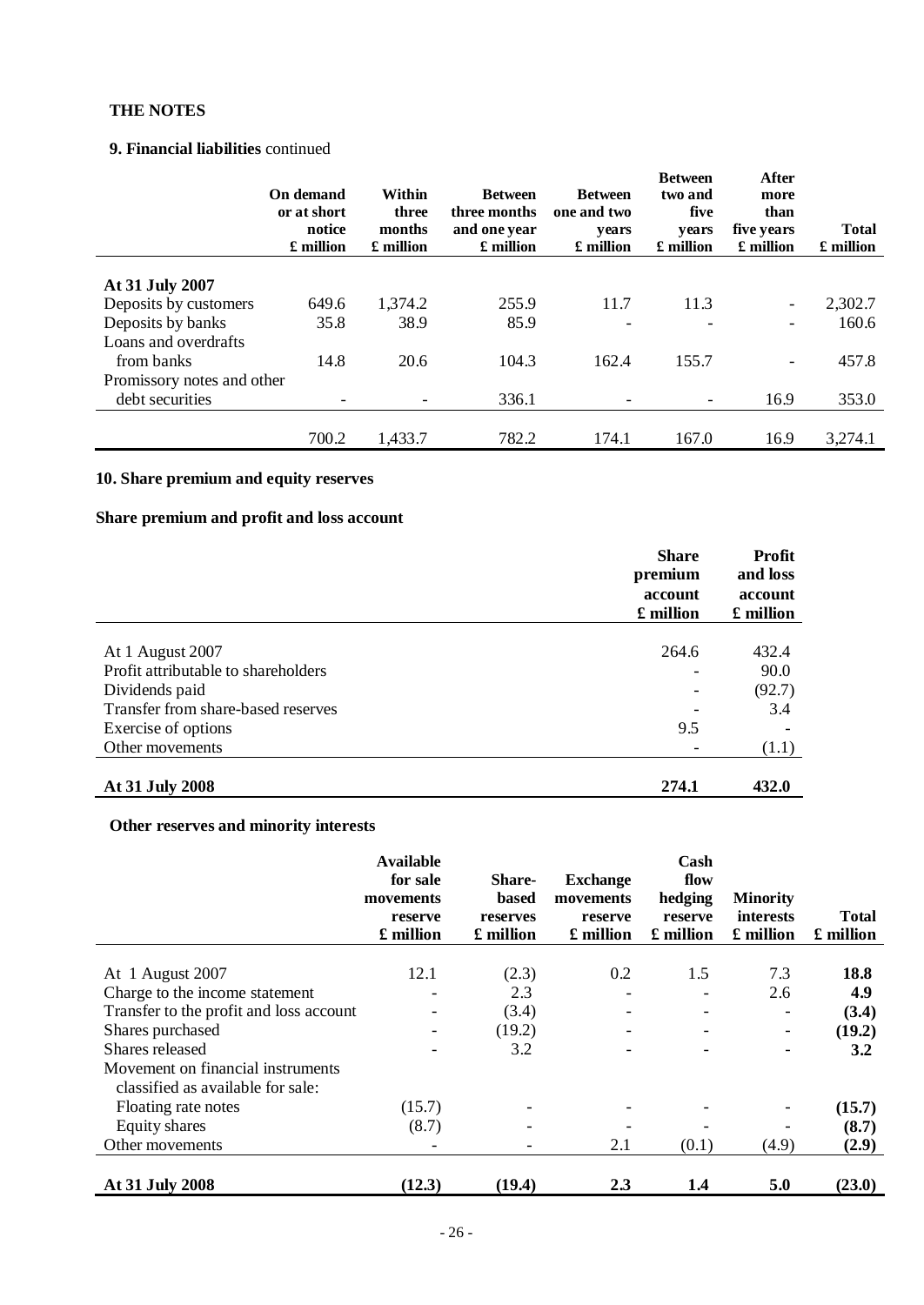### **11. Capital management**

The group's individual entities and the group as a whole complied with all of the externally imposed capital requirements to which they are subject for the years ended 31 July 2007 and 2008. The table below summarises the composition of regulatory capital as at those financial year ends.

|                                               | At 31 July      | At 31 July      | At 31 July     |
|-----------------------------------------------|-----------------|-----------------|----------------|
|                                               | 2008            | 2007            | 2007           |
|                                               | <b>Basel II</b> | <b>Basel II</b> | <b>Basel I</b> |
|                                               | Pro forma       | Pro forma       | Pro forma      |
|                                               | £ million       | $£$ million     | £ million      |
| Tier 1 capital                                |                 |                 |                |
| Called up share capital                       | 37.3            | 36.8            | 36.8           |
| Share premium account                         | 274.1           | 264.6           | 264.6          |
| Retained earnings and other reserves          | 404.7           | 314.0           | 314.0          |
| Current year earnings                         | 43.3            | 132.9           | 132.9          |
| Minority interests                            | 5.0             | 7.3             | 7.3            |
| Deductions from Tier 1 capital:               |                 |                 |                |
| Intangible assets                             | (134.4)         | (120.5)         | (120.5)        |
| Investment in associates                      | (49.7)          |                 |                |
| Investment in own shares                      | (33.1)          | (17.1)          | (17.1)         |
|                                               | 547.2           | 618.0           | 618.0          |
|                                               |                 |                 |                |
| Tier 2 capital                                |                 |                 |                |
| Subordinated debt                             | 75.0            | 75.0            | 75.0           |
| Unrealised gains on available for sale assets | 4.2             | 12.8            | 12.8           |
| Collective impairment allowances              | 2.2             | 3.7             | 3.7            |
| Deductions from Tier 2 capital:               |                 |                 |                |
| Investments that are not qualifying holdings  | (6.5)           |                 |                |
| Other regulatory adjustments                  | (8.5)           | (7.4)           | (7.4)          |
|                                               |                 |                 |                |
|                                               | 66.4            | 84.1            | 84.1           |
| <b>Total regulatory capital</b>               | 613.6           | 702.1           | 702.1          |
| <b>Risk weighted assets (notional)</b>        |                 |                 |                |
| Credit and counterparty risk                  | 2,542.8         | 2,255.1         |                |
| Operational risk*                             | 1,099.9         | 987.3           |                |
| Market risk*                                  | 161.3           | 207.1           |                |
| <b>Banking</b> book                           |                 |                 | 2,524.8        |
| <b>Trading book</b>                           |                 |                 | 251.8          |
|                                               | 3,804.0         | 3,449.5         | 2,776.6        |
|                                               |                 |                 |                |
|                                               | $\frac{0}{0}$   | $\%$            | $\%$           |
| Tier 1 capital ratio                          | 14.4            | 17.9            | 22.3           |
| Total capital ratio                           | 16.1            | 20.4            | 25.3           |

\*Operational and market risk include a notional adjustment at 8% in order to determine notional risk weighted assets under Basel II.